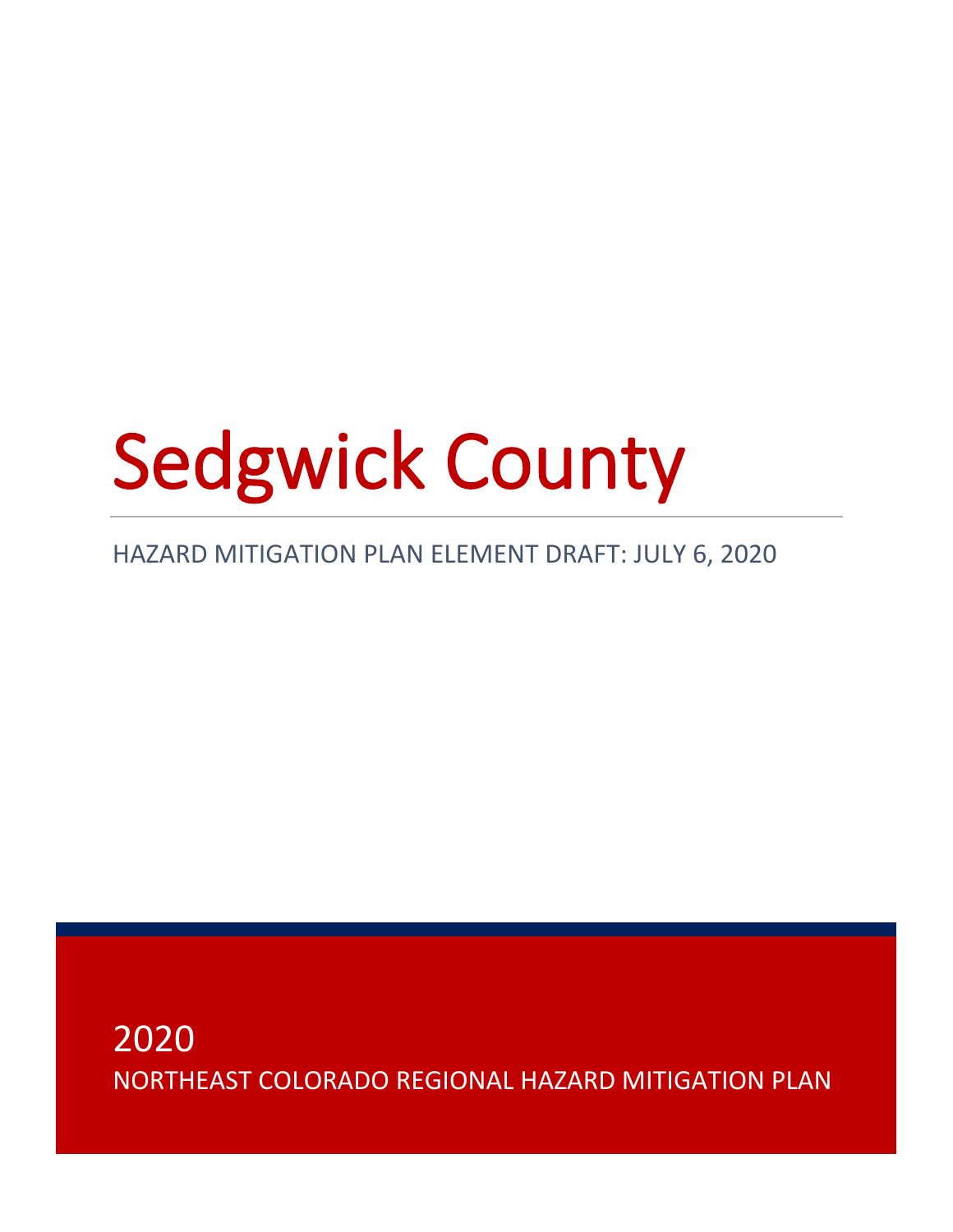# **Section One – Introduction**

# **Overview**

The purpose of the *Sedgwick County Plan Element* is to provide Sedgwick County and political subdivisions within the county with a comprehensive hazard mitigation strategy for reducing long-term risks to people, property and natural resources. It is the intent of this plan to help ensure that Sedgwick County remains a safe place to live and work and to provide a framework for addressing potential future hazards through hazard mitigation planning.

*Hazard mitigation* is defined by FEMA as "any sustained action taken to reduce or eliminate long-term risk to human life and property from a hazard event." Mitigation creates safer communities by reducing loss of life, risk of injury, property damage, and damage to the environment.

The *Sedgwick County Plan Element* is an annex of the *Northeast Colorado Regional Hazard Mitigation Plan*. This Plan Element ("Plan") is organized into the following sections:

- *1. Introduction – Overview and Community Profile*
- *2. Risk Assessment*
- *3. Capability Assessment*
- *4. Vulnerability Assessment*
- *5. Mitigation Strategy*
- *6. Maintaining and Updating the County Plan Element.*

## **Participating Jurisdictions**

The jurisdictions and organizations that participated in the 2020 plan update process are identified in Table 1.1 below. *Participating Jurisdictions* that adopt the updated plan are eligible to receive federal hazard mitigation grant funds directly from FEMA. In addition to participating in the planning process and formally adopting the updated plan, Participating Jurisdictions must also identify specific mitigation actions for reducing risks from local hazards. *Stakeholders* are jurisdictions or organizations that participate in and have an interest in the planning process, but are not required to formally adopt the updated plan or identify mitigation actions. Stakeholders that identify specific mitigation actions may be the recipient of federal hazard mitigation grant funds, but are required to work through a Participating Jurisdiction that agrees to sponsor the project application.

| Participating<br><b>Jurisdictions</b> | <b>Stakeholders</b>                       |                                                     |  |
|---------------------------------------|-------------------------------------------|-----------------------------------------------------|--|
| <b>Sedgwick County</b>                | <b>Revere School District RE-1</b>        | <b>Julesburg Volunteer Fire Department</b>          |  |
| <b>Town of Julesburg</b>              | <b>Julesburg School District RE-1</b>     | <b>Sedgwick County Ambulance</b>                    |  |
| <b>Town of Ovid</b>                   | <b>Julesburg Irrigation District</b>      | <b>Northeast Colorado RETAC</b>                     |  |
| <b>Town of Sedgwick</b>               | <b>Sedgwick County Health Center</b>      | <b>Northeast Colorado Health Department</b>         |  |
|                                       | <b>Centennial Mental Health Center</b>    | <b>CO Division of Fire Prevention &amp; Control</b> |  |
|                                       | <b>Sedgwick Volunteer Fire Department</b> | CO Division of Homeland Security &                  |  |
|                                       | <b>Ovid Volunteer Fire Department</b>     | <b>Emergency Management</b>                         |  |

#### **Table 1.1 Participating Jurisdictions and Stakeholders**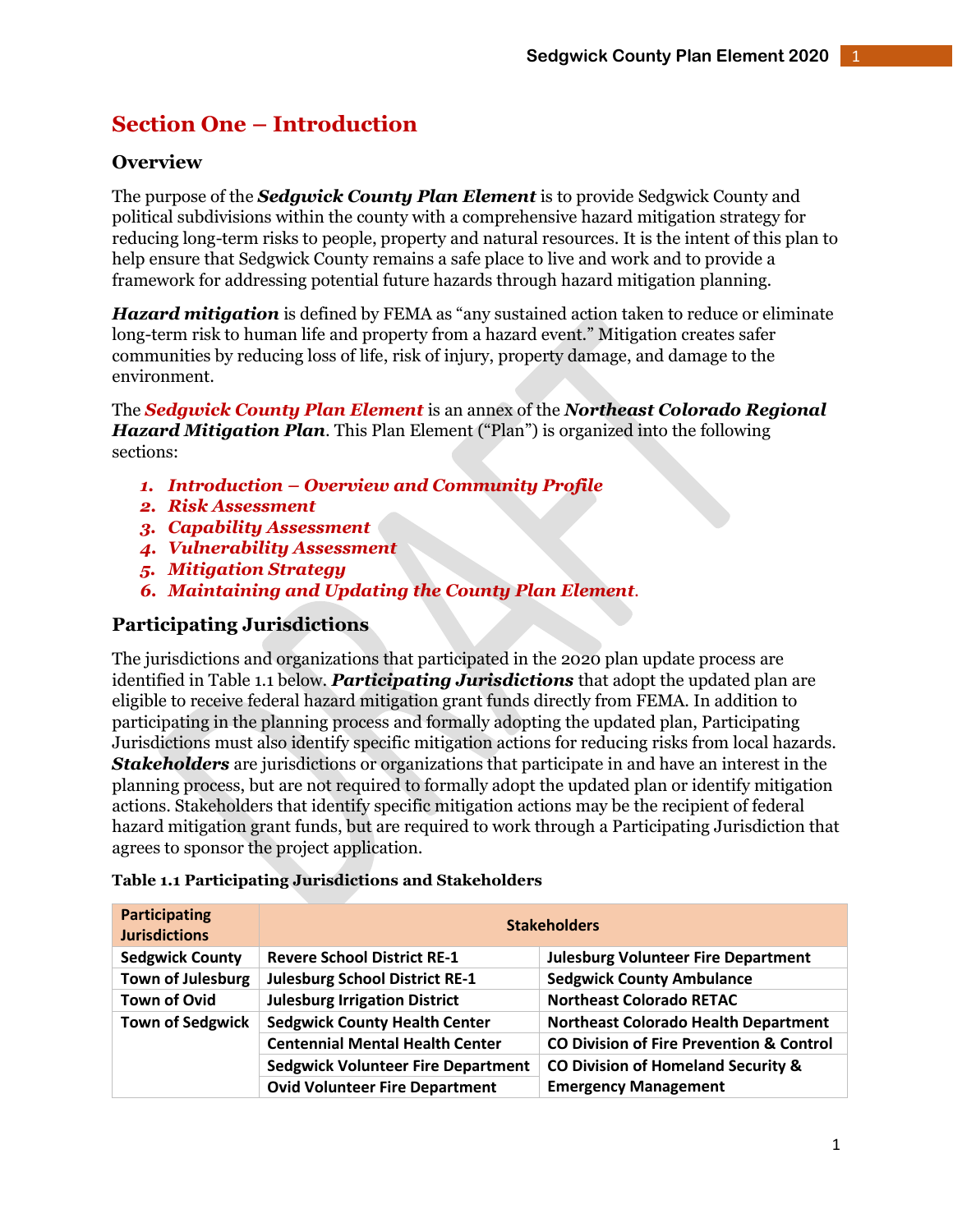#### **Planning Process and Public Involvement**

A planning workshop was conducted on March 5, 2020, 6:00-8:00 PM, in Julesburg to gather and evaluate information to include in the 2020 updates to the Sedgwick County Hazard Mitigation Plan Element. The workshop was attended by representatives of Sedgwick County and its local partners. The workshop was facilitated by the contractor hired to coordinate the project. Prior to the workshop, a survey of Participating Jurisdictions and Stakeholders was conducted to collect initial information for updates to the Plan, including hazard events and mitigation efforts from the previous five years.

The survey and workshop provided two opportunities to (1) review and update the Risk Assessment and assess the vulnerability of community assets to local hazards, (2) review local mitigation capabilities and update the Capability Assessment, and (3) determine the status of 2015 Mitigation Actions and identify new opportunities and projects to include in the updated plan. The workshop was open to the public and citizens and volunteers were also provided an opportunity to review and comment on draft updates prior to final review by the Sedgwick County Hazard Mitigation Planning Team.

| <b>Name</b>            | <b>Position</b>                       | <b>Organization</b>                                   |  |
|------------------------|---------------------------------------|-------------------------------------------------------|--|
| <b>Kody Blochowitz</b> | <b>Fire Chief</b>                     | <b>Ovid Fire Department</b>                           |  |
| <b>Bridget Britton</b> | Director                              | Sedgwick County Communications Center                 |  |
| <b>Cameron Britton</b> | <b>Town Manager</b>                   | Town of Julesburg                                     |  |
| <b>Carlton Britton</b> | Sheriff                               | Sedgwick County                                       |  |
| <b>Mike Contreras</b>  | Citizen                               | Sedgwick County                                       |  |
| <b>Eva Contreras</b>   | Assessor                              | Sedgwick County                                       |  |
| <b>Gillis Cook</b>     | Citizen                               | Sedgwick County                                       |  |
| <b>Rob Crowder</b>     | <b>Emergency Manager</b>              | Sedgwick County                                       |  |
| <b>Lawrence Frame</b>  | Director                              | Julesburg Irrigation District                         |  |
| <b>Sharon Greenman</b> | <b>HR Director</b>                    | <b>Centennial Mental Health Center</b>                |  |
| <b>Tasha Harris</b>    | Director                              | Sedgwick County Ambulance                             |  |
| <b>Machelle Newth</b>  | CO-DON                                | Sedgwick County Health Center                         |  |
| Sandra Rahe            | Principal                             | Revere School                                         |  |
| <b>Jeff Schanhals</b>  | <b>Regional Coordinator</b>           | Northeast Colorado RETAC                              |  |
| <b>Joseph Sittner</b>  | Assistant Fire Chief                  | <b>Ovid Fire Department</b>                           |  |
| <b>Michael Smith</b>   | <b>Retired Director</b>               | <b>USDA Farm Service Agency</b>                       |  |
| <b>Mark Thompson</b>   | <b>Mitigation Planning Specialist</b> | Colorado Division of Homeland Security and            |  |
|                        |                                       | <b>Emergency Management</b>                           |  |
| <b>Jason Toyne</b>     | <b>Fire Chief</b>                     | Sedgwick Fire Department                              |  |
| <b>Tyler Triolo</b>    | <b>Battalion Chief</b>                | Colorado Division of Fire Prevention and Control      |  |
| <b>Mark Turner</b>     | Commissioner                          | Sedgwick County                                       |  |
| <b>Bob Wold</b>        | Consultant                            | Robert Wold Emergency Management Planning<br>Services |  |

#### **Table 1.2 Sedgwick County Hazard Mitigation Planning Team**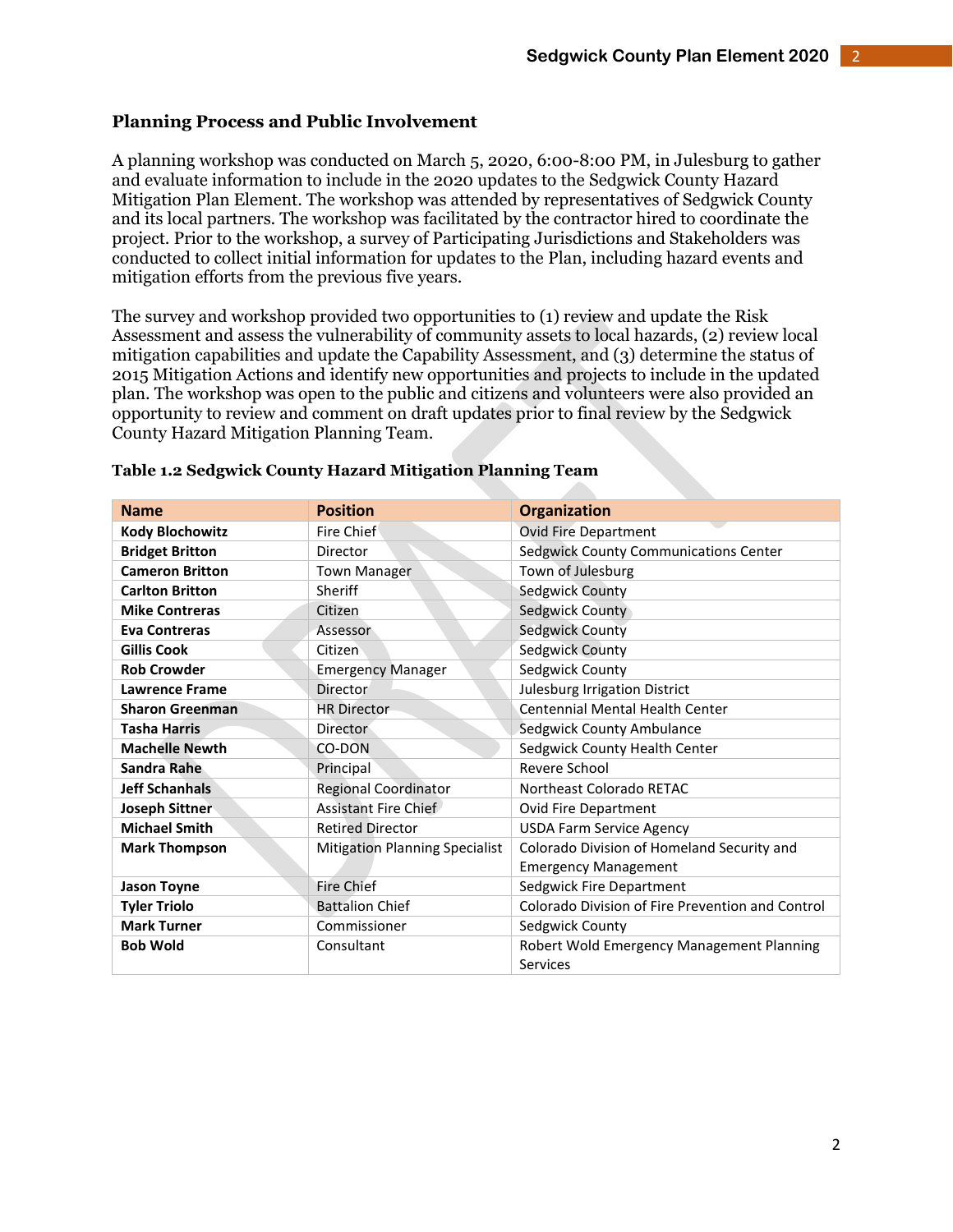| <b>SEDGWICK</b><br><b>COUNTY</b><br>It's all in our corner. |                  |                              |                    |  |
|-------------------------------------------------------------|------------------|------------------------------|--------------------|--|
| <b>Established</b>                                          | 1889             | <b>Assessed Value (2017)</b> | \$61,289,810       |  |
| <b>Land Area (Square Miles)</b>                             | 549              | <b>Top Industry</b>          | <b>Agriculture</b> |  |
| <b>Elevation Range</b>                                      | 3,219'-4,120'    | Population (2010)            | 2,379              |  |
| <b>County Seat</b>                                          | <b>Julesburg</b> | Population (2017)            | 2,357              |  |

# **Community Profile**

# **History**

Sedgwick County was once inhabited by different groups of Plains Indians, including the Arapahoe, Cheyenne, Sioux and Pawnee. Present-day Sedgwick County was part of the Colorado Territory (1861-1876) and later a part of Logan County before Sedgwick and Phillips Counties were partitioned from eastern Logan County in 1889. Sedgwick County was named for Fort Sedgwick, which was named for General John Sedgwick. Fort Sedgwick was established as Camp Rankin in 1864 and the soldiers stationed there were charged with protecting people, mail and supplies moving along the major routes that passed through Sedgwick County, including the Overland, Bozeman, Mormon and Oregon Trails. In 1860, Sedgwick County was the site of the only Pony Express station in Colorado.



*The Pony Express Trail Memorial in Julesburg (left), and Dinky the Great Western Sugar Co. locomotive in Ovid Town Park (right).*

The Town of Julesburg, the county seat, was established by Jules Beni on the south side of the South Platte River between the present towns of Ovid and Julesburg in the 1850s. With an infamous wild west reputation of saloons and casinos, the town relocated three times and was incorporated in 1886. Sedgwick is a small agricultural community that was first surveyed in 1887, six years after the United Pacific Railroad established its cross-country route. The town was incorporated in the early 1900s and in 1906 Jumbo (Julesburg) Reservoir was built 11 miles from Sedgwick and became an important water source for local agriculture. The Town of Ovid was incorporated in 1925 and experienced a boom when the Great Western Sugar Company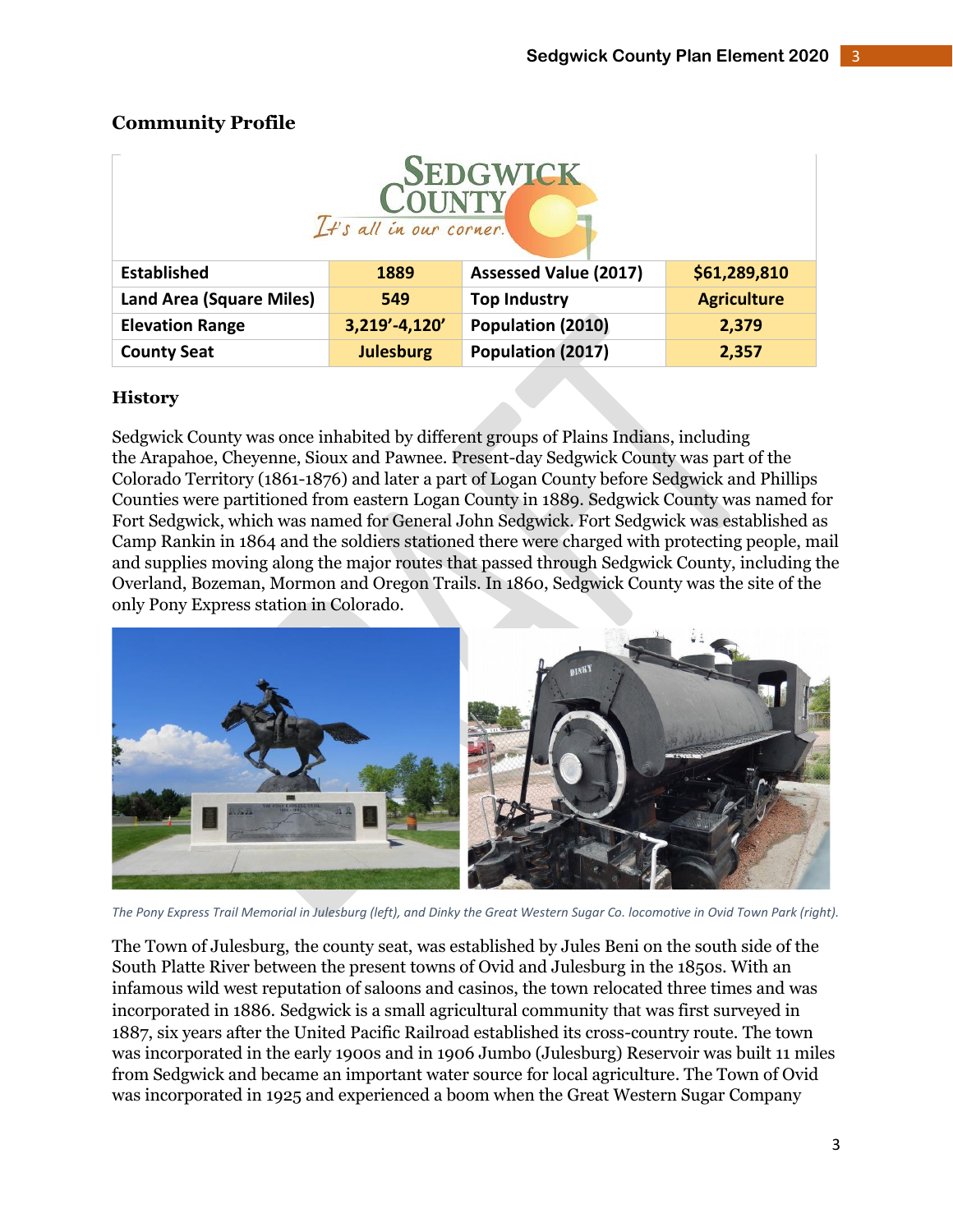built a large sugar beet processing plant. The factory has been abandoned, but the small steampowered locomotive ("Dinky") used to pull railroad cars of beets up to the factory was salvaged and placed in Ovid's Town Park.

## **Geography**

Sedgwick County covers 549 square miles in the northeastern corner of Colorado. The county straddles the South Platte River and is bordered by Nebraska's Deuel and Perkins Counties to the north and east, and by Colorado's Phillips and Logan Counties to the south and west. The South Platte River flows west to east across the county with prairie grasses in open country and cottonwoods and riparian growth along the river and its tributaries. Pasture ground is tall grass, short grass and sage. Crops include wheat, corn, beans, sunflowers and other grain crops. There are three State Wildlife Areas on the river managed by the Colorado Division of Wildlife (Tamarac SWA, Ovid SWA and Pony Express SWA).

## **Climate**

According to the Colorado Climate Center, the climate of Sedgwick County is characterized by low relative humidity, frequent sunshine, infrequent moisture, moderate to high winds, and temperature extremes that range from zero to -15°F in winter months to daily maximum temperatures of 95°F or above during the summer. Between 2015 and 2019, the average high temperature was 65°F and the average low temperature was 37°F. The average annual precipitation for Sedgwick County for the same period ranged from 14.77 inches (2016) to 25.08 inches (2018) and the average annual snowfall ranged from 10.0 inches (2015 and 2017) to 33.0 inches (2018). Precipitation is seasonal, with most of the annual total (70-80%) falling during the growing season from April through September.

Large thunderstorms are common in the spring and summer months and capable of producing small- to medium-size tornadoes, crop-damaging hail, and heavy rainfall that can result in localized flood events. Although winter weather is generally dry, severe winter weather events are fairly common, including blizzards and wind-blown snow that results in closed highways and isolated communities and rural residents. Fall is the most stable time of year for weather conditions, with much cooler temperatures and very low humidity levels for most of the season. Multi-year drought is common to the area, such as the intense widespread drought of the early 2000s.

## **Population**

Sedgwick County has experienced a slight decrease in population since 2010, from 2,379 in 2010 to a total population in 2017 of 2,357 (0.92% decrease). The population of Julesburg grew during the period from 1,225 in 2010 to 1,299 in 2017 (6.04%), population fell in Ovid from 318 to 235 (26.10% decrease), and the Town of Sedgwick population grew from 146 to 170 (16.44%). Other population characteristics for Sedgwick County from the 2017 U.S. Census are shown in the following table.

| <b>Population Characteristics</b> | Sedgwick<br>County | <b>Julesburg</b> | Ovid | Sedgwick |
|-----------------------------------|--------------------|------------------|------|----------|
| Population (2017)                 | 2.357              | 1.299            | 235  | 170      |
| <b>Median Age</b>                 | 48.4               | 45.8             | 51.9 | 51.8     |

#### **Table 1.3 Population Characteristics**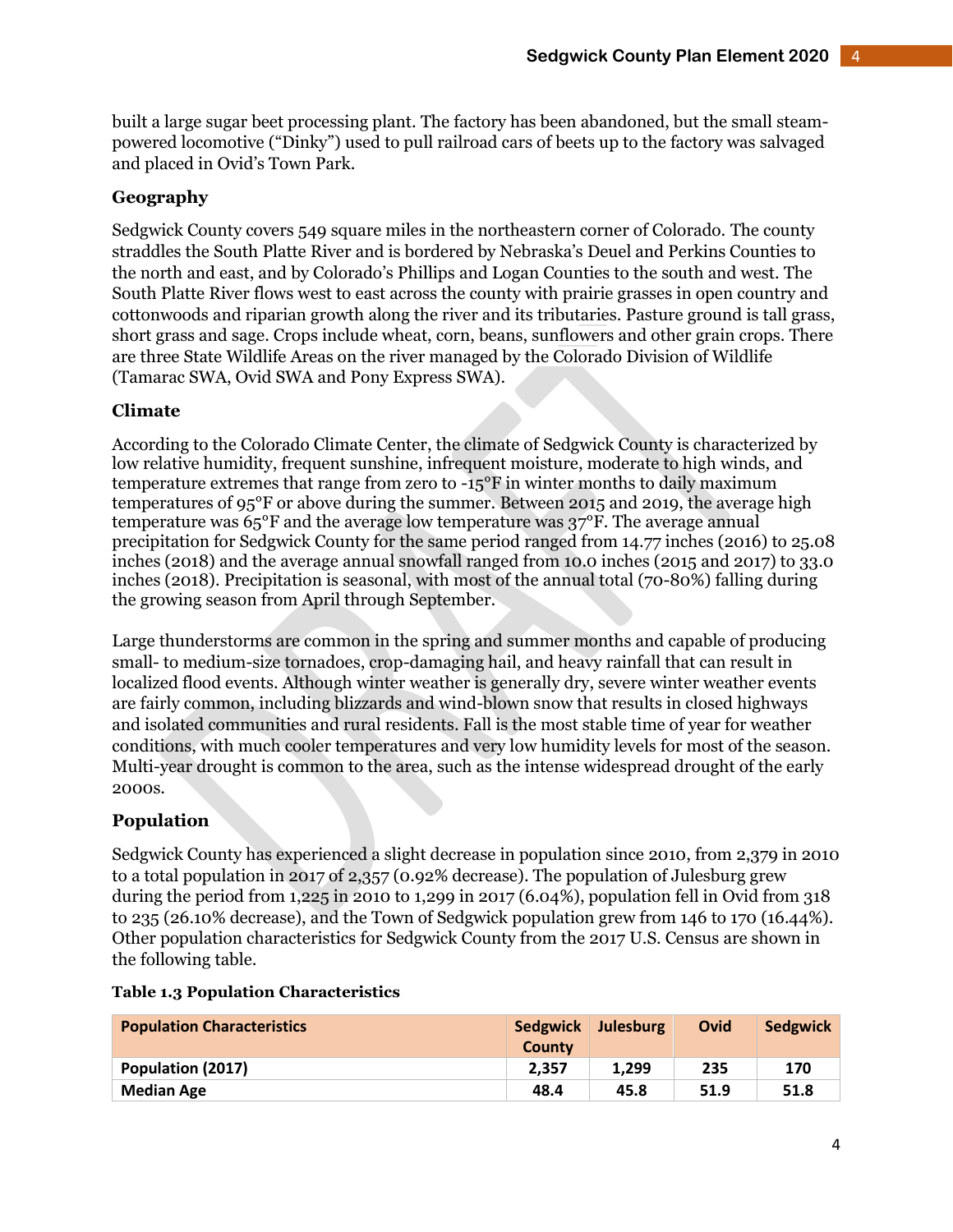| <b>Population 65 Years and Over</b>                    | 589   | 339  | 57   | 38   |
|--------------------------------------------------------|-------|------|------|------|
| <b>Female Population</b>                               | 1,181 | 681  | 111  | 59   |
| <b>Male Population</b>                                 | 1,176 | 618  | 124  | 111  |
| <b>Average Household Size</b>                          | 2.32  | 2.27 | 2.18 | 2.07 |
| <b>Average Family Size</b>                             | 3.02  | 2.99 | 3.14 | 2.78 |
| <b>Percent of Total Population with Disabilities</b>   | 15.9  | 16.9 | 25.5 | 18.2 |
| Residents with Disabilities less than 18 Years Old (%) | 3.1   | 3.8  | 7.7  | 0.0  |
| Residents with Disabilities 18-64 Years Old (%)        | 13.6  | 12.4 | 17.3 | 18.2 |
| Residents with Disabilities over 65 Years Old (%)      | 32.7  | 39   | 57.9 | 28.9 |
| <b>Residents with Health Insurance Coverage (%)</b>    | 90.5  | 91.9 | 76.6 | 90.0 |
| <b>Residents with High School Degree (%)</b>           | 90.8  | 92.3 | 85.3 | 87.7 |
| <b>Residents with Bachelor's Degree (%)</b>            | 20.8  | 19.7 | 8.7  | 13.8 |

U.S. Census Bureau, 2013-2017 American Community Survey 5-Year Estimates

Select economic and housing statistics for Sedgwick County for 2017 are provided in Table 1.4 below.

#### **Table 1.4 Economic and Housing Characteristics**

| <b>Economic and Housing Characteristics</b>           | <b>Sedgwick</b><br><b>County</b> | <b>Julesburg</b> | Ovid     | <b>Sedgwick</b> |
|-------------------------------------------------------|----------------------------------|------------------|----------|-----------------|
| <b>Median Household Income</b>                        | \$49,583                         | \$52,500         | \$23,864 | \$30,000        |
| Percent of Total Population that is Unemployed        | 6.8                              | 7.7              | 14.3     | 2.9             |
| <b>Percent of Families Living Below Poverty Level</b> | 10.3                             | 8.3              | 26.3     | 14.6            |
| Percent of Individuals Living Below Poverty Level     | 17.0                             | 14.1             | 33.6     | 27.2            |
| <b>Total Housing Units</b>                            | 1,297                            | 702              | 147      | 126             |
| <b>Vacant Housing Units</b>                           | 299                              | 148              | 39       | 44              |
| <b>Homeowner Vacancy Rate (%)</b>                     | 2.4                              | 2.8              | 4.3      | 1.5             |
| <b>Rental Vacancy Rate (%)</b>                        | 14.2                             | 18.3             | 0.0      | 0.0             |
| <b>Number of Businesses/Companies*</b>                | 161                              | N/A              | N/A      | N/A             |

U.S. Census Bureau, 2013-2017 American Community Survey 5-Year Estimates

2012 Survey of Business Owners

# **Section Two – Risk Assessment**

*Risk* is the potential for damage, loss, or other impacts created by the interaction of natural or other types of hazards with community assets. The purpose of the *risk assessment* is to provide a better understanding of local risks and establish a framework for developing and prioritizing mitigation actions to reduce risk from future natural hazard events.

# **Local Natural Hazards**

The risk assessment matrix below reflects the results of the rating-ranking exercise conducted during updates to the plan in 2014 and 2020. *Probability* is defined by FEMA as the likelihood of the hazard occurring in the future, based on historical frequencies or statistical probability models. *Magnitude* refers to the scale or severity of a hazard event in terms of the impacts to public safety, critical infrastructure, private property, economic activity, natural resources and other community assets. *Significance* is a measure of the need for planning and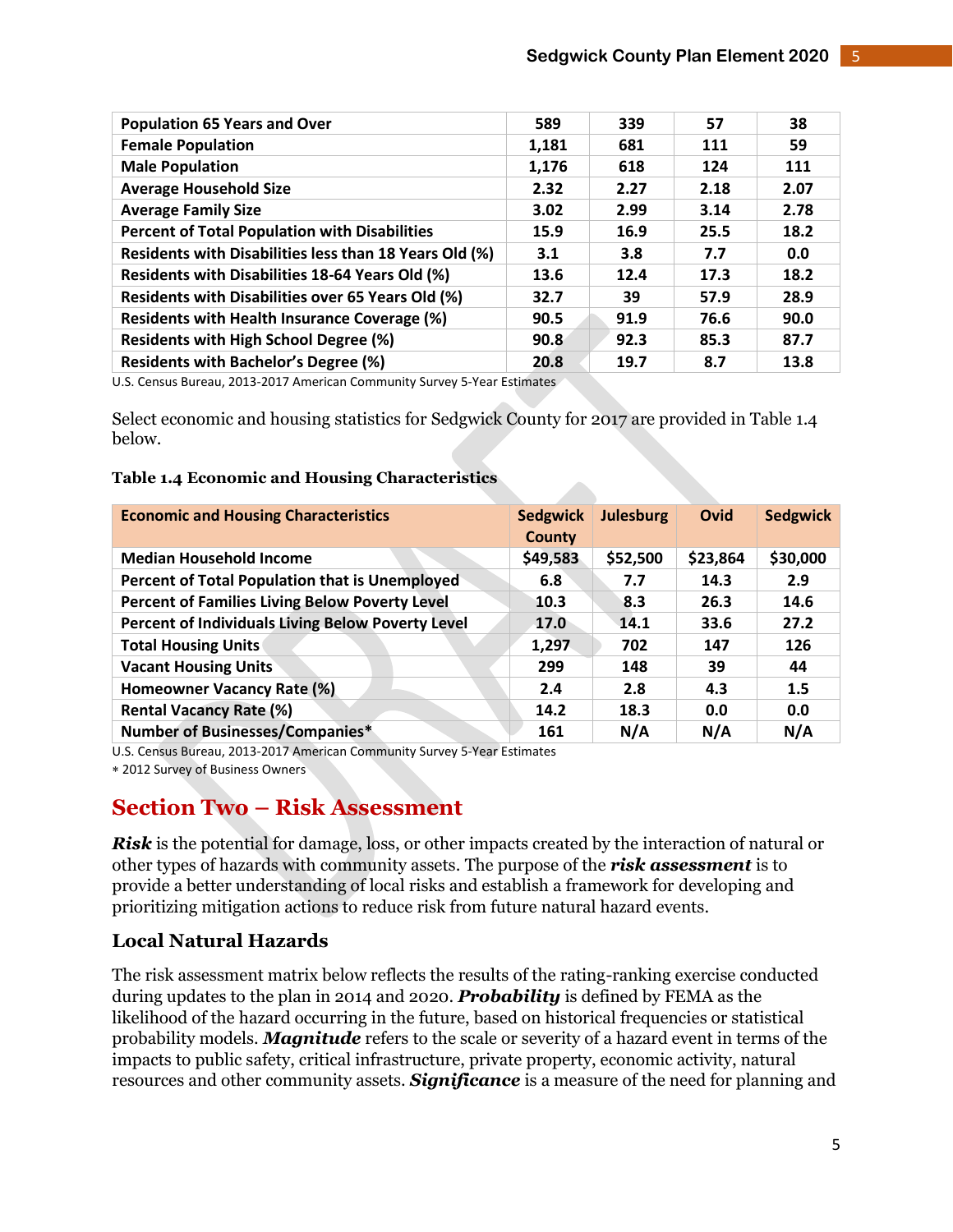mitigation action, based on the geographic extent, probability and magnitude of potential impacts.

In light of the growing incidence of severe hail events in the years 2014-2019, the Magnitude rating for the **Hailstorm** hazard was increased from *Limited* to *Critical* and the Significance rating was increased from *Medium* to *High*, meaning the hazard has the potential to cause serious injury and major damage and should be a high priority in planning and mitigation efforts. Likewise, due to the growing number of grassfires in the last five years, the Magnitude rating for the **Wildland/Grassland Fire** hazard was increased from *Limited* to *Critical*.

Due to the spread of the invasive weed *common mullein*, the Magnitude rating for **Noxious Weeds/Tumbleweeds** was increased from *Negligible* to *Limited* and the Significance rating was increased from *Low* to *High*. The Probability and Magnitude ratings for all other hazards in the table below were validated and no further changes were made.

#### **Table 2.1 Sedgwick County Risk Assessment**

| <b>SEDGWICK COUNTY HAZARDS</b>               | <b>Geographic</b><br><b>Extent</b> | <b>Probability</b>   | <b>Magnitude</b>  | <b>Significance</b> |
|----------------------------------------------|------------------------------------|----------------------|-------------------|---------------------|
| <b>Biological Hazards: Pandemic</b>          | <b>Extensive</b>                   | <b>Occasional</b>    | <b>Critical</b>   | <b>High</b>         |
| <b>Biological Hazards: Pestilence</b>        | <b>Extensive</b>                   | <b>Occasional</b>    | Limited           | <b>Medium</b>       |
| <b>Biological Hazards: Zoonotic Diseases</b> | Limited                            | <b>Likelv</b>        | Limited           | <b>Medium</b>       |
| <b>Blizzards and Severe Winter Storms</b>    | <b>Extensive</b>                   | <b>Likelv</b>        | <b>Critical</b>   | <b>High</b>         |
| Dam Failures/Levee Failures                  | Limited                            | <b>Likely</b>        | Limited           | <b>Medium</b>       |
| <b>Drought</b>                               | <b>Extensive</b>                   | <b>Likely</b>        | <b>Critical</b>   | <b>High</b>         |
| <b>Earthquake</b>                            | Limited                            | <b>Occasional</b>    | <b>Limited</b>    | Low                 |
| <b>Flooding</b>                              | <b>Significant</b>                 | <b>Likelv</b>        | <b>Critical</b>   | <b>High</b>         |
| <b>Fog</b>                                   | <b>Significant</b>                 | <b>Likely</b>        | <b>Negligible</b> | Low                 |
| <b>Hailstorms</b>                            | <b>Extensive</b>                   | <b>Highly Likely</b> | <b>Critical</b>   | <b>High</b>         |
| <b>Landslides</b>                            | Limited                            | <b>Occasional</b>    | <b>Negligible</b> | Low                 |
| Lightning                                    | <b>Extensive</b>                   | <b>Highly Likely</b> | Limited           | <b>Medium</b>       |
| <b>Noxious Weeds/Tumbleweeds</b>             | <b>Extensive</b>                   | <b>Highly Likely</b> | Limited           | <b>High</b>         |
| <b>Straight-Line Winds</b>                   | <b>Extensive</b>                   | <b>Highly Likely</b> | Limited           | <b>High</b>         |
| <b>Temperature Extremes</b>                  | <b>Extensive</b>                   | <b>Highly Likely</b> | Limited           | Low                 |
| <b>Tornadoes</b>                             | <b>Extensive</b>                   | <b>Likely</b>        | <b>Critical</b>   | <b>High</b>         |
| <b>Wildland and Grassland Fires</b>          | <b>Extensive</b>                   | <b>Highly Likely</b> | <b>Critical</b>   | <b>High</b>         |

|                                  |                      | Legend                                                                                                                                                                                                                                                       |
|----------------------------------|----------------------|--------------------------------------------------------------------------------------------------------------------------------------------------------------------------------------------------------------------------------------------------------------|
| Geographic                       | <b>Extensive</b>     | 50-100% of planning area.                                                                                                                                                                                                                                    |
| Extent                           | <b>Significant</b>   | 10-50% of planning area.                                                                                                                                                                                                                                     |
|                                  | Limited              | Less than 10% of planning area.                                                                                                                                                                                                                              |
| Probability                      | <b>Highly Likely</b> | Near 100% chance of occurrence each year.                                                                                                                                                                                                                    |
|                                  | <b>Likely</b>        | 10-100% chance of occurrence each year (recurrence interval: 10 yrs. or less).                                                                                                                                                                               |
| <b>Occasional</b>                |                      | 1-10% chance of occurrence each year (recurrence interval: 11-100 yrs.)                                                                                                                                                                                      |
|                                  | <b>Unlikely</b>      | Less than 1% chance of occurrence each year (recurrence interval: >100 yrs.).                                                                                                                                                                                |
| <b>Catastrophic</b><br>Magnitude |                      | Mass casualties and/or illnesses; extraordinary levels of destruction and service interruptions;<br>sustained impacts to infrastructure, government functions and the economy; local and state<br>resources overwhelmed (>50% of property severely damaged). |
|                                  | <b>Critical</b>      | Isolated deaths; multiple injuries and/or illnesses; major property damage; impacts to critical<br>infrastructure; and/or disruption of essential services (25-50% of property severely damaged).                                                            |
|                                  | Limited              | Minor injuries, manageable number of illnesses; minor property damage; and/or interruption of<br>essential services for less than 24 hrs. (10-25% of property severely damaged).                                                                             |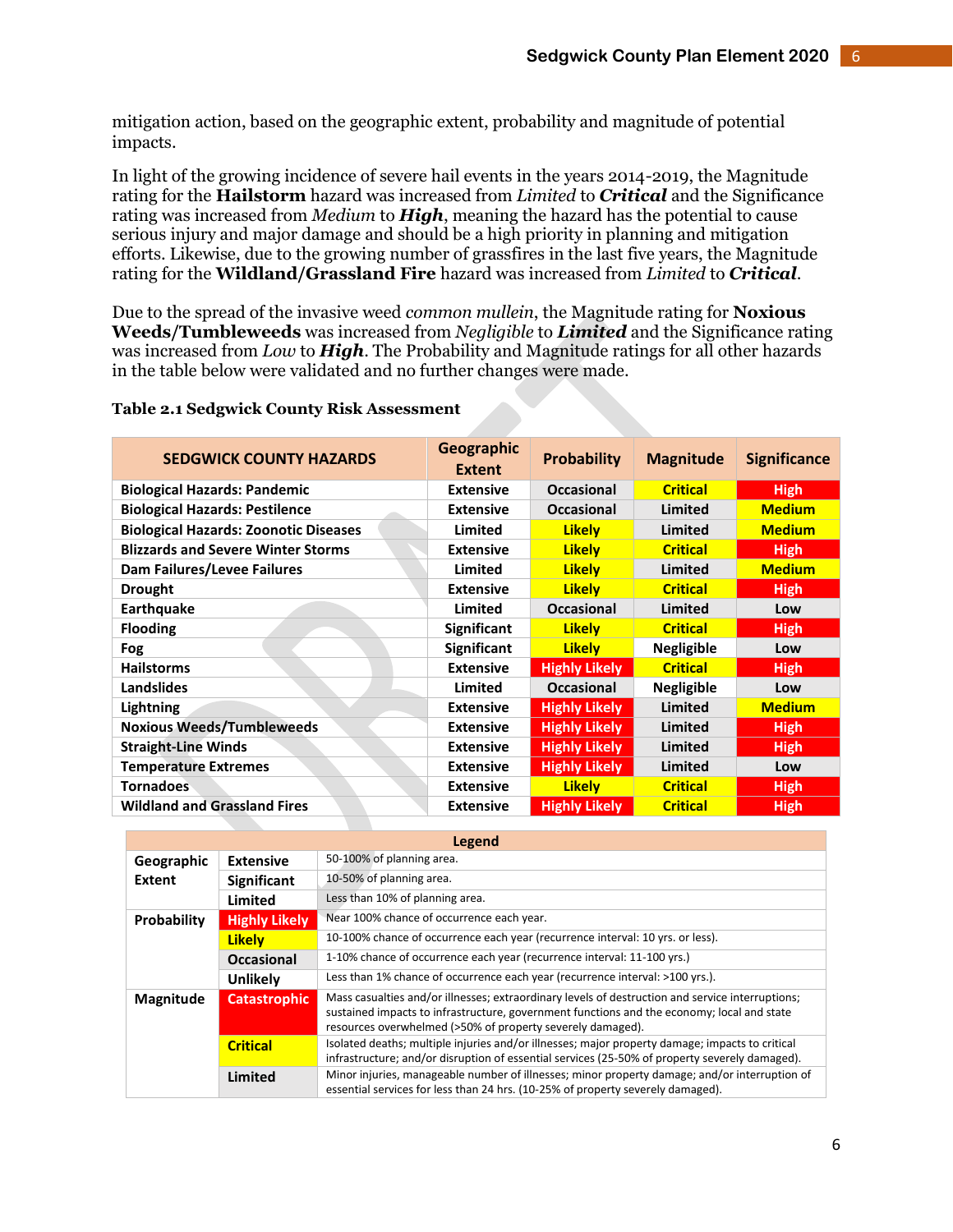|              | <b>Negligible</b> | No injuries or illnesses; little or no property damage; brief disruptions of essential services (<10%)<br>of property severely damaged). |  |
|--------------|-------------------|------------------------------------------------------------------------------------------------------------------------------------------|--|
| Significance | <b>High</b>       | Widespread potential impacts (planning and mitigation priority: high).                                                                   |  |
|              | <b>Medium</b>     | Moderate potential impacts (planning and mitigation priority: medium).                                                                   |  |
|              | <b>LOW</b>        | Minimal potential impacts (planning and mitigation priority: low).                                                                       |  |

# **Significant Hazard Events in Sedgwick County in the Last Five Years**

As the updates to this plan were being completed, the *2020 COVID-19 Pandemic* spread across the globe, United States and Colorado. COVID-19 is an infectious disease caused by the most recently discovered coronavirus that was unknown before the outbreak began in Wuhan, China in December 2019. The illness rapidly spread to other continents and on March 5, 2020, the Colorado Department of Public Health and Environment's (CDPHE) public health laboratory confirmed the first presumptive positive COVID-19 test result in Colorado. Soon thereafter, most areas in eastern and northeastern Colorado reported cases of the virus. Locations where groups of people congregate in confined spaces – nursing homes/assisted-care facilities, manufacturing plants, correctional facilities – were prime locations for rapid disease transmission. The crisis resulted in statewide "stay at home" and "safer at home" orders as well as orders closing certain businesses (e.g., restaurants, bars, gyms and non-essential retail stores) and prohibiting gatherings of 10 or more people in a confined space. Many local governments and health departments also instituted requirements relative to safe-distancing, wearing face masks and other protective measures.

The other hazard events that occurred in Sedgwick County between 2015-2019 were reviewed at the workshop and through the survey process and the most significant events during the period are summarized in the table below, with additional data from the National Centers for Environmental Information (NCEI) Storm Events Database.

| <b>Hazard</b><br>Event | Date(s)        | <b>Impacts</b>                                                                                                                                                                                                                             |
|------------------------|----------------|--------------------------------------------------------------------------------------------------------------------------------------------------------------------------------------------------------------------------------------------|
| <b>Blizzard</b>        | March 23, 2016 | Heavy snowfall closed area roads; sustained winds of 35-40 mph<br>with gusts over 60 mph and moderate to heavy snowfall (5-plus<br>inches of snowfall)                                                                                     |
| <b>Blizzard</b>        | April 13, 2018 | Blowing/drifting snow; zero visibilities; road closures including I-<br>76/stranded motorists; widespread power outages; strong winds<br>(50-60 mph); heavy snowfall, including 9" five miles south of<br>Sedgwick and 6-8" near Julesburg |
| <b>Blizzard</b>        | March 13, 2019 | Bomb Cyclone* caused severe straight-line winds, blowing/drifting<br>snow, zero visibilities, power outages, and closure of area roads                                                                                                     |
| <b>Hailstorms</b>      | 2015-2019      | Hail at least 2.5" or greater recorded on June 27, 2016 at Marks<br>Butte, July 28, 2018 in the Town of Julesburg, and May 17, 2019 in<br>the Town of Sedgwick                                                                             |
| <b>Hailstorms</b>      | 2015-2019      | 15 days with severe hail (hailstones measuring 1" in diameter or<br>greater)                                                                                                                                                               |
| <b>Tornado</b>         | April 23, 2015 | EF1 tornado near Marks Butte in SW Sedgwick County destroyed a<br>grain bin and power poles (\$25,000 damage)                                                                                                                              |

| Table 2.2 Significant Hazard Events in Sedgwick County, 2015-2019 |  |  |  |
|-------------------------------------------------------------------|--|--|--|
|                                                                   |  |  |  |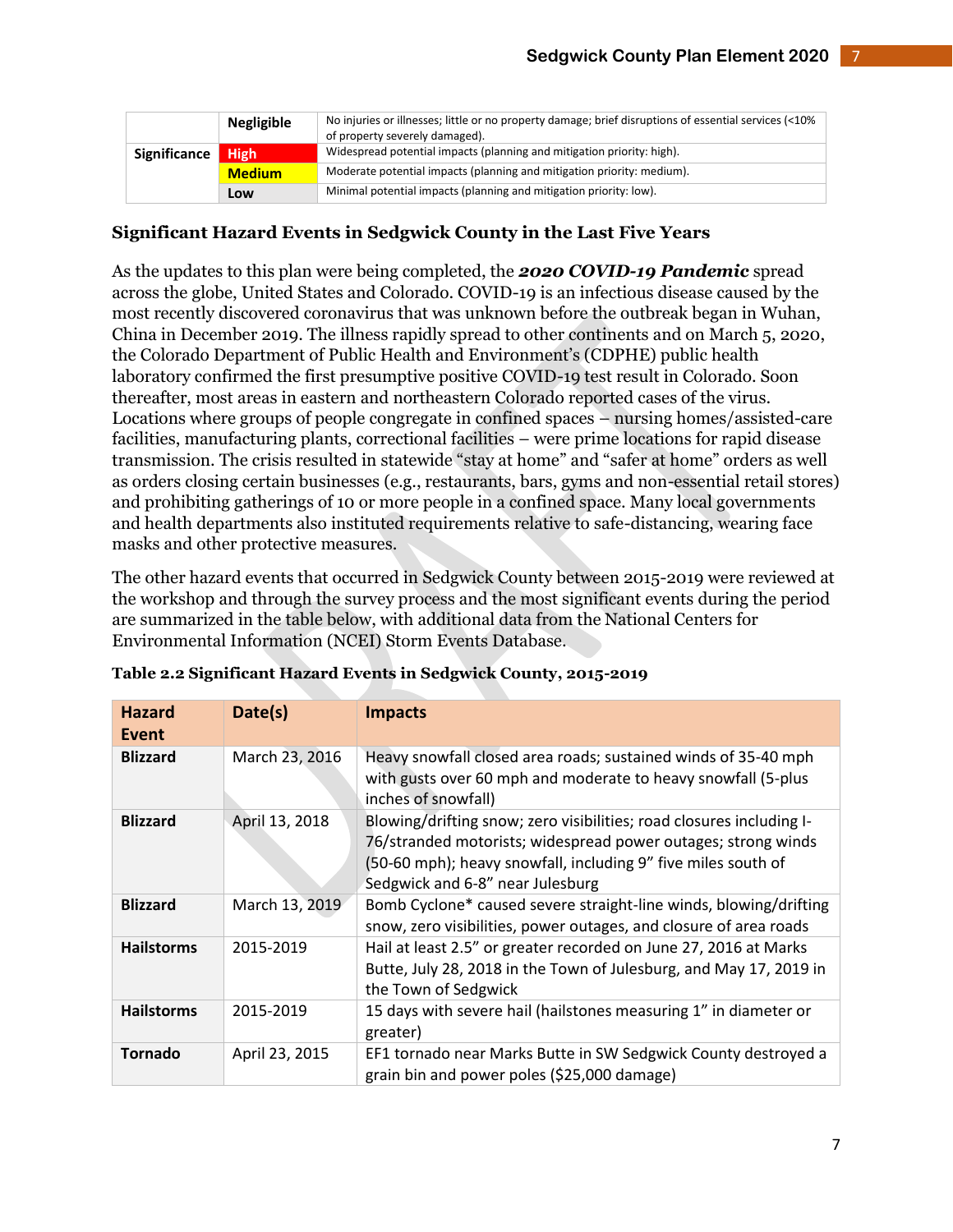| <b>Tornadoes</b> | 2016-2018    | Multiple weak EFO tornadoes reported over open country with no<br>damages, including June 27, 2016 and June 17, 2018                                                      |
|------------------|--------------|---------------------------------------------------------------------------------------------------------------------------------------------------------------------------|
| <b>Tornado</b>   | May 27, 2019 | Tornado near Marks Butte caused minor damage to 20,000-bushel<br>capacity grain bins, with 10 of 12 damaged, some by downed pipes<br>that fell on them (\$250,000 damage) |

Source: National Centers for Environmental Information (NCEI) Storm Events Database

\* According to the National Weather Service, a "bomb cyclone" is a storm with rapidly plummeting atmospheric pressure, usually when a cold air mass collides with a warm air mass.

# **History of Natural Hazard Events in Sedgwick County**

Extreme weather events in Sedgwick County occasionally result in major damage to homes, businesses, utilities, agricultural operations and crops. In June 1960, two tornado events one week apart resulted in damaged buildings, cars, trees and crops between Ovid and Julesburg (June 22, 1960) and two fatalities when two people were thrown from their car by a tornado northwest of Sedgwick on June 29, 1960. Crop damage is the most common impact from severe weather in Sedgwick County, such as on August 24, 2002 when hail decimated beet, bean and soybean crops south of Julesburg and damaged 20 structures and 40 vehicles in the area.

When the response capacity of an affected jurisdiction is exhausted by a natural disaster, a *state disaster declaration* may be issued, allowing for the provision of state assistance, usually for the purpose of covering the costs of state assets committed to response operations. Sedgwick County has been designated as a state-declared disaster area 18 times since 1980, including eight statewide declarations and five regional declarations.

*Federal disaster declarations* are granted when the magnitude and severity of impacts caused by an event surpass the ability of state and affected local governments to respond and recover. Most disaster assistance programs are supplemental and require a local cost-sharing match. Sedgwick County has received a major federal disaster declaration on six (6) occasions:

- 1. June 19, 1965 for tornadoes, severe storms and flooding (DR-200) that occurred on May 23-24, 1965 (Individual Assistance/Public Assistance);
- 2. May 19, 1969 (DR-261) for severe storms and flooding (Individual Assistance/Public Assistance);
- 3. May 23, 1973 (DR-385) following heavy rains and snowmelt flooding (Individual Assistance/Public Assistance);
- 4. May 17, 2001 following ice storms in April that caused extensive damage to REA-owned power lines and poles in Sedgwick County (Public Assistance only) and other Eastern Colorado counties (DR-1374);
- 5. September 14, 2013 following severe storms and flooding for Public Assistance and Individual Assistance (DR-4145); and
- 6. July 16, 2015 (DR-4229) following severe storms, tornadoes and flooding that occurred in early May 2015 causing damage to roads and public facilities (Public Assistance only).

A *USDA disaster declaration* is the most common type of federal disaster assistance and is limited to low-interest loans to farmers and ranchers to help compensate for losses due to natural hazards, including drought, freezing, hail, and insect infestations. Sedgwick County received 10 USDA disaster declarations between 2003-2019 for drought and other hazards.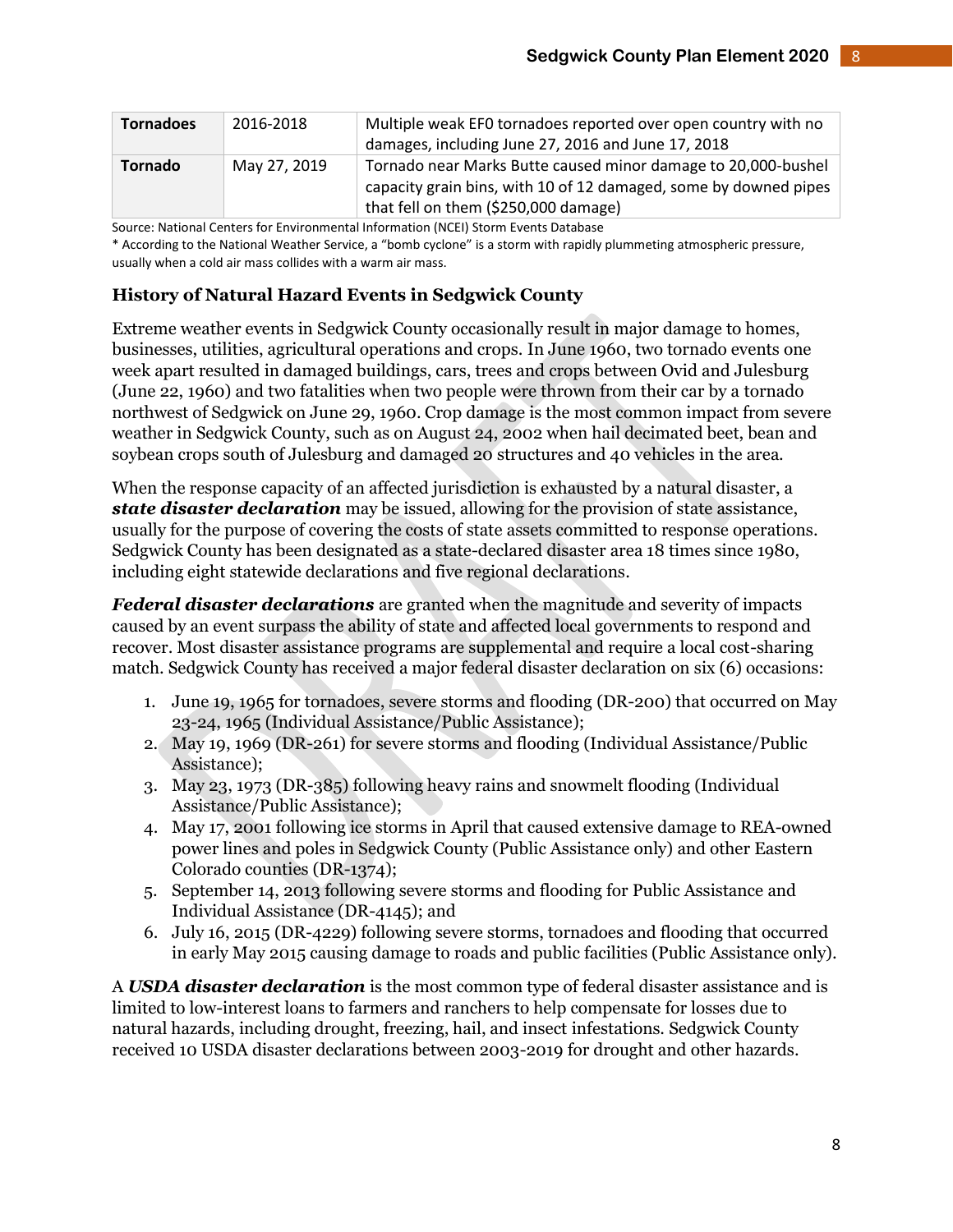# **Section Three – Capability Assessment**

*Mitigation capabilities* refer to the programs and policies currently in place to reduce hazard impacts, principally through the identification and implementation of cost-effective hazard mitigation measures. Capabilities can take the form of regulatory requirements (e.g., building codes or hazard-specific zoning ordinances), plans (e.g., hazard mitigation plans or stormwater master plans), certification programs (e.g., *Firewise* or *StormReady*), personnel (e.g., floodplain administrators and community planners), insurance (e.g., National Flood Insurance Program), and structural projects that protect critical facilities and other property. Hazard awareness and public education programs are also proven measures for preparing citizens to cope with hazard events that cannot be avoided.

In 2017, the Town of Sedgwick adopted new floodplain management regulations to minimize public and private losses due to flooding by restricting/prohibiting flood hazard zone uses and controlling floodplain alterations such as filling, grading, dredging or construction of flood barriers.

The political jurisdictions within Sedgwick County enforce a range of other policies and regulations that support mitigation goals and principles by restricting development in areas prone to natural hazards. In most jurisdictions, the local comprehensive plan, zoning ordinance and building codes are the primary tools utilized to regulate development in hazard-prone areas. The mitigation capabilities and resources currently in place in the Participating Jurisdictions are summarized in the table below.

| Capability                                     | <b>Sedgwick</b>               | Town of          | Town of        | Town of         |
|------------------------------------------------|-------------------------------|------------------|----------------|-----------------|
|                                                | County                        | <b>Julesburg</b> | Ovid           | <b>Sedgwick</b> |
| <b>Planning and Regulatory Capabilities</b>    |                               |                  |                |                 |
| <b>Building Codes</b>                          | <b>No</b>                     | No               | N <sub>o</sub> | Yes             |
| <b>Building Codes Year</b>                     | N/A                           | N/A              | N/A            |                 |
| <b>BCEGS Rating</b>                            | No                            | No               | No             | N <sub>o</sub>  |
| Capital Improvements Program or Plan (CIP)     | No                            | No               | No             | No              |
| <b>Community Rating System</b>                 | No                            | No               | No.            | No              |
| Community Wildfire Protection Plan (CWPP)      | Yes (2016)                    | Yes              | Yes            | Yes             |
| Comprehensive, Master or General Plan          | No                            | Yes              | No             | Yes             |
| Economic Plan                                  | No                            | No               | No             | No.             |
| <b>Elevation Certificates</b>                  | No                            | No               | No             | No              |
| Erosion/Sediment Control Program               | <b>No</b>                     | <b>No</b>        | <b>No</b>      | <b>No</b>       |
| Floodplain Management Plan or Ordinance        | Yes                           | Yes              | Yes            | Yes             |
| Flood Insurance Study (FIS)                    | No                            | No               | No             | No              |
| Growth Management Ordinance                    | No                            | No               | No.            | No              |
| Non-Flood Hazard-Specific Ordinance            | No                            | No               | No.            | No              |
| National Flood Insurance Program (NFIP)        | Yes                           | Yes              | Yes            | Yes             |
| Site Plan Review Requirements                  | Yes                           | Yes              |                | Yes             |
| Stormwater Plan, Program or Ordinance          | No                            | No               | <b>No</b>      | No.             |
| Zoning Ordinance                               | Yes                           | Yes              | Yes            | Yes             |
|                                                | <b>Financial Capabilities</b> |                  |                |                 |
| Levy for Specific Purposes with Voter Approval |                               |                  |                |                 |

#### **Table 3.1 Mitigation Capabilities**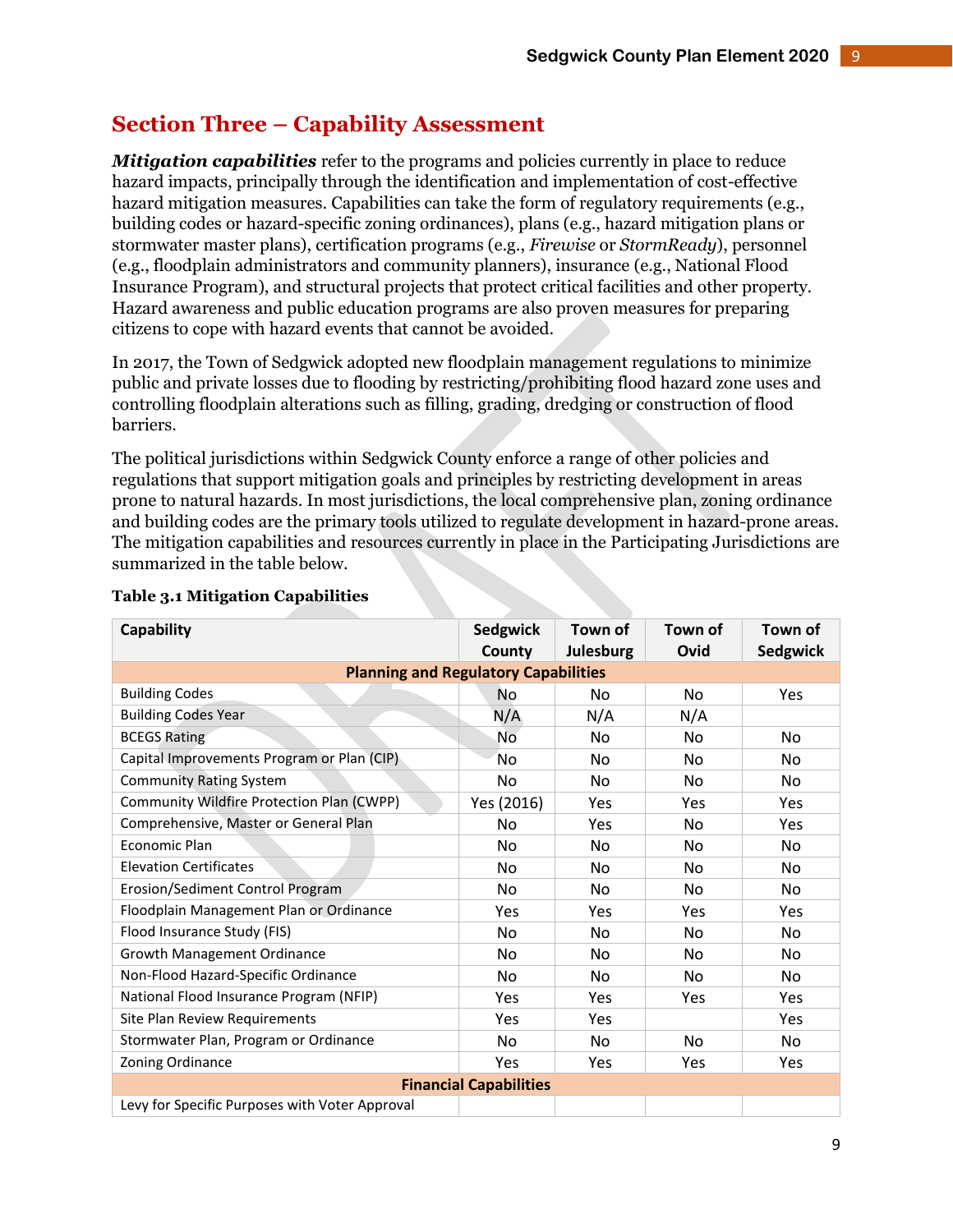| <b>Utilities Fees</b>                                    |                               |           |                |           |
|----------------------------------------------------------|-------------------------------|-----------|----------------|-----------|
| System Development/Impact Development Fee                |                               |           |                |           |
| General Obligation Bonds to Incur Debt                   |                               |           |                |           |
| Special Tax Bonds to Incur Debt                          |                               |           |                |           |
| Withheld Spending in Hazard-Prone Areas                  |                               |           |                |           |
| <b>Stormwater Service Fees</b>                           | No                            | No        | No             | No        |
| Capital Improvement Project (CIP) Funding                | <b>No</b>                     | No        | <b>No</b>      | <b>No</b> |
| <b>Community Development Block Grant (CDBG)</b><br>Funds |                               |           |                |           |
| <b>Administrative and Technical Capabilities</b>         |                               |           |                |           |
| <b>Emergency Manager</b>                                 | Yes                           | Yes*      | Yes*           | Yes*      |
| Floodplain Administrator                                 | Yes                           | Yes       | Yes            | Yes       |
| Land Use/Community Planner                               |                               |           |                |           |
| Planner/Engineer (Land Development)                      |                               |           |                |           |
| Planner/Engineer/Scientist (Natural Hazards)             | No                            | No        | <b>No</b>      | No        |
| Engineer/Professional (Construction)                     |                               |           |                |           |
| <b>Resiliency Planner</b>                                | <b>No</b>                     | <b>No</b> | No             | <b>No</b> |
| <b>Transportation Planner</b>                            | <b>No</b>                     | No        | <b>No</b>      | No        |
| <b>Building Official</b>                                 | <b>No</b>                     | Yes       | N <sub>o</sub> | <b>No</b> |
| <b>GIS Specialist and Capability</b>                     | Yes                           | No        | No             | No        |
| Grant Manager, Writer, or Specialist                     | No                            | No        | No             | No        |
| <b>Warning Systems/Services</b>                          |                               |           |                |           |
| General                                                  | Yes                           | Yes       | Yes            | Yes       |
| • Flood                                                  | Yes                           | Yes       | Yes            | Yes       |
| • Wildfire                                               | Yes                           | Yes       | Yes            | Yes       |
| <b>* Tornado Sirens</b>                                  | Yes                           | Yes       | <b>Yes</b>     | Yes       |
| • Geologic Hazards                                       | Yes                           | Yes       | Yes            | Yes       |
|                                                          | <b>Education and Outreach</b> |           |                |           |
| Citizen Groups that Communicate Hazard Risks             |                               |           |                |           |
| Firewise                                                 | <b>No</b>                     | <b>No</b> | <b>No</b>      | <b>No</b> |
| StormReady                                               | No                            | No        | No             | No        |

Capability provided by Sedgwick County

# **Section Four – Vulnerability Assessment**

# **Community Assets at Risk**

This section describes the community assets at risk to natural hazards in Sedgwick County, including people and property; economic assets; critical facilities and infrastructure; and natural, cultural, and historic resources.

In 2017, the total assessed value of residential properties in Sedgwick County was \$5,591,960, an increase of 7.37% in total value from 2012. The total assessed value of agricultural properties increased from \$14,807,440 in 2012 to \$24,339,730 in 2017, a 64.38% increase. The total assessed value of commercial properties increased slightly, from \$3,642,700 in 2012 to \$4,072,130 in 2017, an 11.79% increase. Overall, the value of assessed properties in Sedgwick County increased 8.71% in the five-year period from 2012-2017.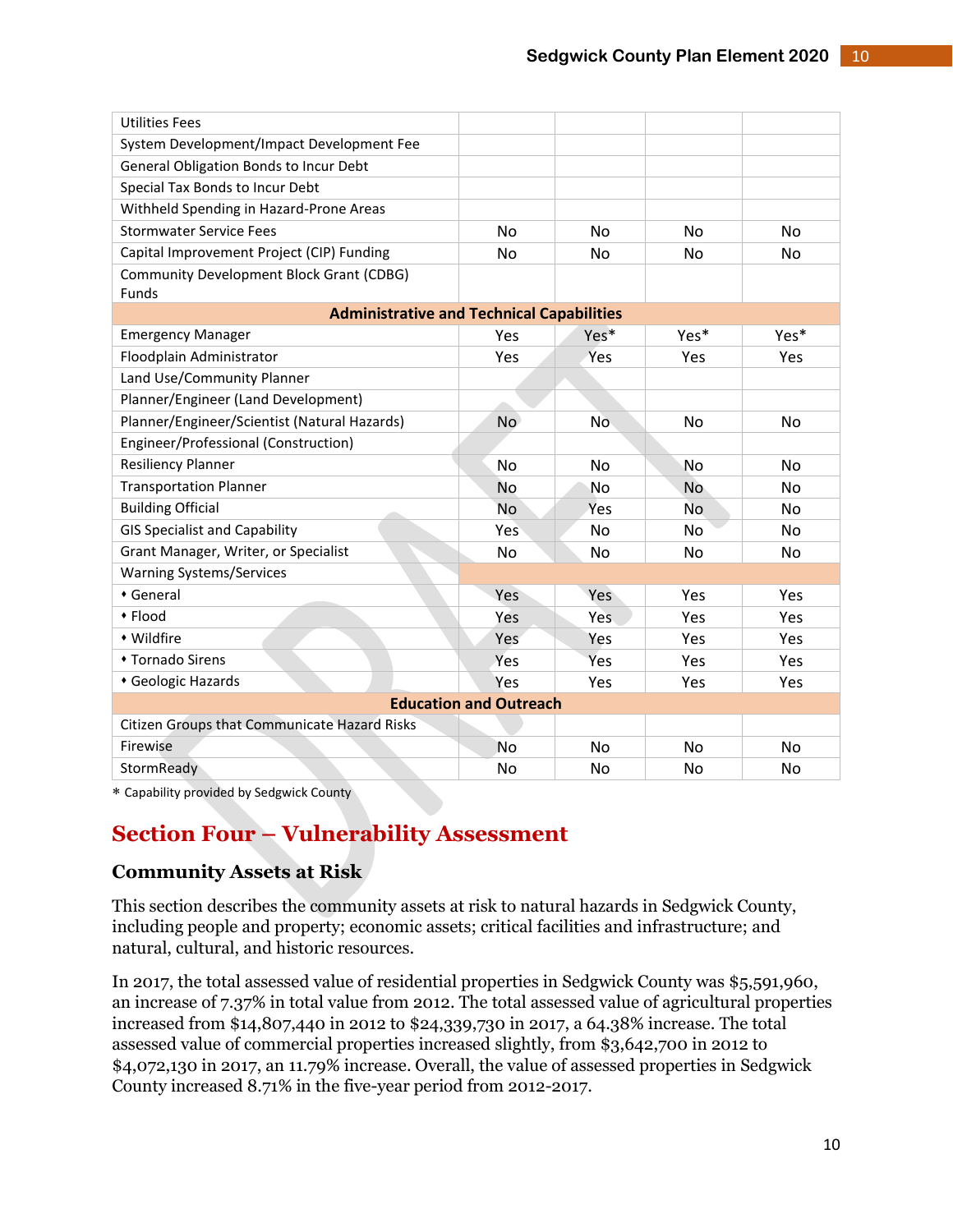| <b>Property Classification</b>   | <b>2012 Assessed Value</b> | <b>2017 Assessed Value</b> | % Change |
|----------------------------------|----------------------------|----------------------------|----------|
| <b>Agricultural Properties</b>   | \$14,807,440               | \$24,339,730               | 64.38    |
| <b>Commercial Properties</b>     | \$3,642,700                | \$4,072,130                | 11.79    |
| <b>Industrial Properties</b>     | \$135,450                  | \$210,400                  | 55.33    |
| <b>Natural Resources</b>         | \$104,660                  | \$105,610                  | 0.91     |
| <b>Residential Properties</b>    | \$5,208,270                | \$5,591,960                | 7.37     |
| <b>Vacant Properties</b>         | \$293,090                  | \$117,870                  | $-59.79$ |
| <b>State-Assessed Properties</b> | \$31,827,500               | \$26,663,300               | $-16.23$ |
| <b>Total Taxable Property</b>    | \$56,381,480               | \$61,289,810               | 8.71     |

#### **Table 4.1 Summary of Taxable Properties in Sedgwick County, 2012-2017**

Source: 2012 Sedgwick County Abstract of Assessment; 2017 Sedgwick County Abstract of Assessment

The total assessed values for municipalities, school districts and fire districts in Sedgwick County are shown in the table below.

#### **Table 4.2 Summary of Taxable Properties for Municipalities, Schools and Fire Districts**

| <b>2017 Assessed Values</b>                                                          |             |                       |              |           |              |  |
|--------------------------------------------------------------------------------------|-------------|-----------------------|--------------|-----------|--------------|--|
| <b>Fire Protection Districts</b><br><b>School Districts</b><br><b>Municipalities</b> |             |                       |              |           |              |  |
| <b>Julesburg</b>                                                                     | \$7,225,357 | <b>Julesburg RE-1</b> | \$33,467,849 | Julesburg | \$18,043,587 |  |
| Ovid                                                                                 | \$1,301,800 | <b>Revere RE-1</b>    | \$26,808,698 | Ovid      | \$11,657,941 |  |
| Sedgwick                                                                             | \$602,773   |                       |              | Sedgwick  | \$10,177,844 |  |

Source: 2017 Sedgwick County Abstract of Assessment

#### **Critical Facilities**

*Critical facilities* and infrastructure are the structures and systems that are integral to dayto-day functions and, if damaged, would have serious adverse impacts on disaster response and recovery operations. Infrastructure and facilities that are commonly considered *critical* include law enforcement facilities, fire service facilities, health care facilities, government facilities, emergency operations centers, public shelters, transportation systems, water supply facilities, wastewater treatment facilities, agricultural production facilities, electrical power systems and other utilities. In addition, critical facilities are those that house vulnerable populations, such as schools and assisted living or senior housing.

|  | <b>Table 4.3 Critical Facilities in Sedgwick County</b> |  |  |
|--|---------------------------------------------------------|--|--|
|  |                                                         |  |  |

| <b>Critical Facilities</b>                  | <b>Sedgwick</b><br>County | <b>Julesburg</b> | Ovid | <b>Sedgwick</b> |
|---------------------------------------------|---------------------------|------------------|------|-----------------|
| <b>Law Enforcement Facilities</b>           |                           |                  | O    |                 |
| <b>Fire Stations</b>                        |                           |                  |      |                 |
| <b>Hospitals</b>                            |                           |                  | O    |                 |
| <b>EMS/Ambulance Stations</b>               |                           |                  |      |                 |
| <b>Emergency Operations Centers (EOCs)</b>  |                           |                  |      |                 |
| <b>Public Safety Communications Centers</b> |                           |                  |      |                 |
| <b>Courthouse/City Hall/Town Hall</b>       |                           |                  |      |                 |
| <b>Schools/Colleges</b>                     |                           |                  |      |                 |
| <b>Assisted Living Facilities</b>           |                           |                  | n    |                 |
| <b>Wastewater Treatment</b>                 |                           |                  |      |                 |
| <b>Water Utilities/Treatment</b>            |                           |                  |      |                 |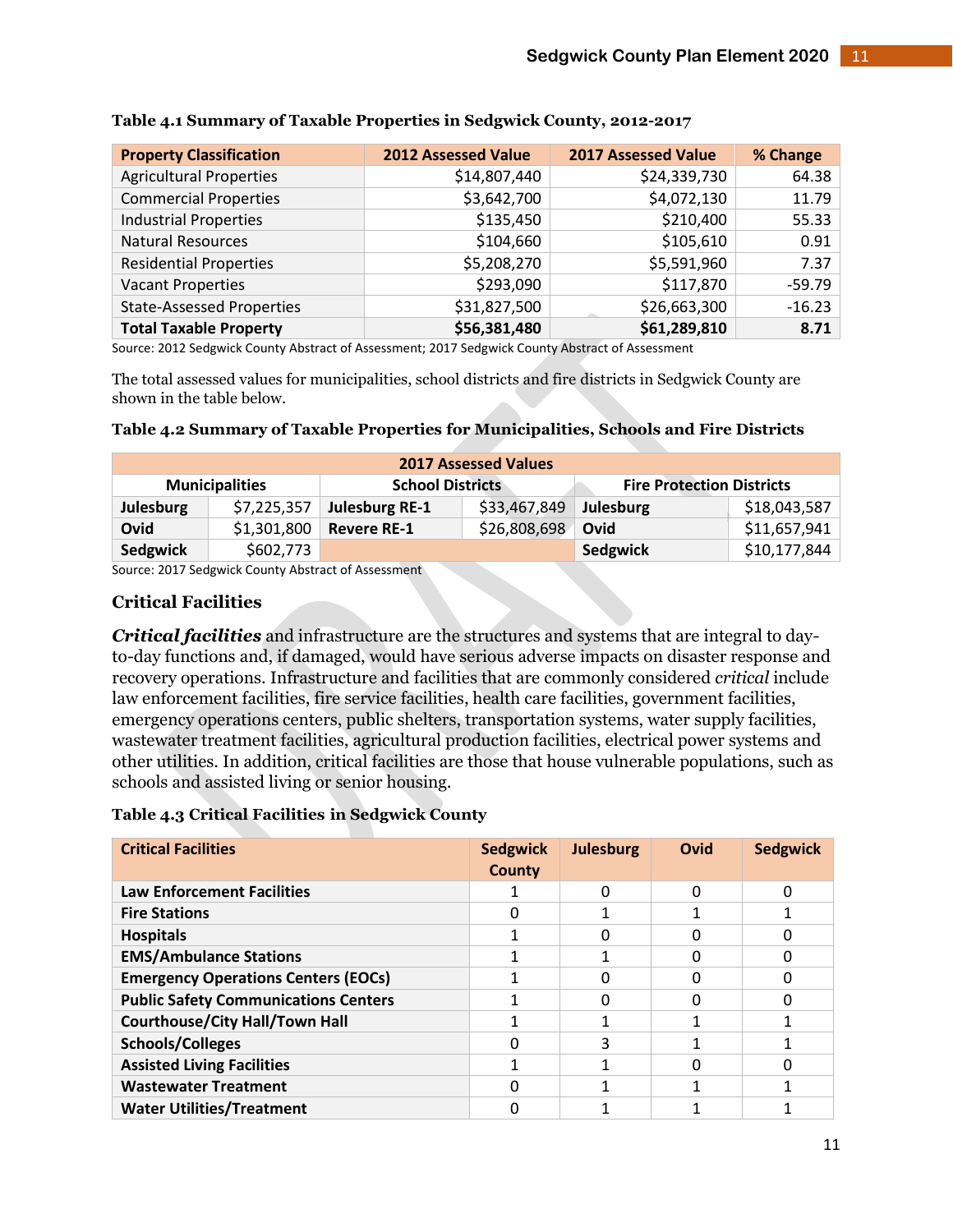| $\mathbf{A}$ is a set of $\mathbf{A}$<br>norry<br>AU PULU |  |  |
|-----------------------------------------------------------|--|--|
|                                                           |  |  |

#### **Economic Assets**

In addition to the traditionally strong crop and livestock production industries in Sedgwick County, the other sectors of the local economy with the most employees are Education, Health Care and Retail Trade.

|  | Table 4.4 Industry Distribution – Top Three Industrial Sectors by Jurisdiction |  |  |
|--|--------------------------------------------------------------------------------|--|--|
|  |                                                                                |  |  |
|  |                                                                                |  |  |

| <b>Jurisdiction</b> | <b>Sector</b>                                                | <b>Employees</b> | <b>Percent of</b><br><b>Workforce</b> |
|---------------------|--------------------------------------------------------------|------------------|---------------------------------------|
| Sedgwick            | 1. Educational Services/Health Care/Social Assistance        | 232              | 23.4                                  |
| County              | 2. Agriculture                                               | 155              | 15.6                                  |
|                     | 3. Retail Trade                                              | 106              | 10.7                                  |
| Julesburg           | 1. Educational Services/Health Care/Social Assistance        | 155              | 29.9                                  |
|                     | 2. Public Administration                                     | 67               | 12.9                                  |
|                     | 3. Agriculture                                               | 63               | 12.1                                  |
| Ovid                | 1. Educational Services/Health Care/Social Assistance (*Tie) | 15               | 17.9                                  |
|                     | 1. Transportation-Warehousing/Utilities (*Tie)               | 15               | 17.9                                  |
|                     | 2. Retail Trade                                              | 13               | 15.5                                  |
| Sedgwick            | 1. Transportation-Warehousing/Utilities (*Tie)               | 8                | 11.9                                  |
|                     | 1. Construction (*Tie)                                       | 8                | 11.9                                  |
|                     | 2. Other Services (Except Public Administration)             | 8                | 11.9                                  |

Source: U.S. Census Bureau, 2013-2017 American Community Survey 5-Year Estimates, 2012 Survey of Business Owners

## **Social Vulnerability**

Certain demographic and housing characteristics are important considerations when identifying and prioritizing mitigation goals and actions. *Age* can affect the ability of individuals to safely evacuate away from hazardous conditions. *Language and cultural barriers* can affect the communication of warning information and access to post-disaster information. *Low-income residents* generally have fewer resources available for mitigation, preparedness, and recovery and are more likely to live in vulnerable structures.

#### **Table 4.5 Social Vulnerability Indicators from U.S. Census, 2013-2017**

| <b>Jurisdiction</b>    | <b>Total</b><br><b>Population</b> | <b>Housing</b><br><b>Units</b> | %<br><b>Female</b> | %<br><b>Under</b><br><b>18 Yrs.</b> | %65<br>and<br>Over | $% Non-$<br><b>English</b><br>at Home | <b>Individuals</b><br><b>Below</b><br><b>Poverty</b><br>Level $(\%)$ |
|------------------------|-----------------------------------|--------------------------------|--------------------|-------------------------------------|--------------------|---------------------------------------|----------------------------------------------------------------------|
| <b>Sedgwick County</b> | 2,357                             | 1,297                          | 50.1               | 21.9                                | 25.0               | 6.9                                   | 17.0                                                                 |
| Julesburg              | 1,299                             | 702                            | 52.4               | 22.6                                | 26.1               | 8.8                                   | 14.1                                                                 |
| Ovid                   | 235                               | 147                            | 47.2               | 16.6                                | 24.0               | 15.2                                  | 33.6                                                                 |
| Sedgwick               | 170                               | 126                            | 34.7               | 12.9                                | 22.4               | 3.2                                   | 27.2                                                                 |

Source: U.S. Census Bureau, 2013-2017 American Community Survey 5-Year Estimates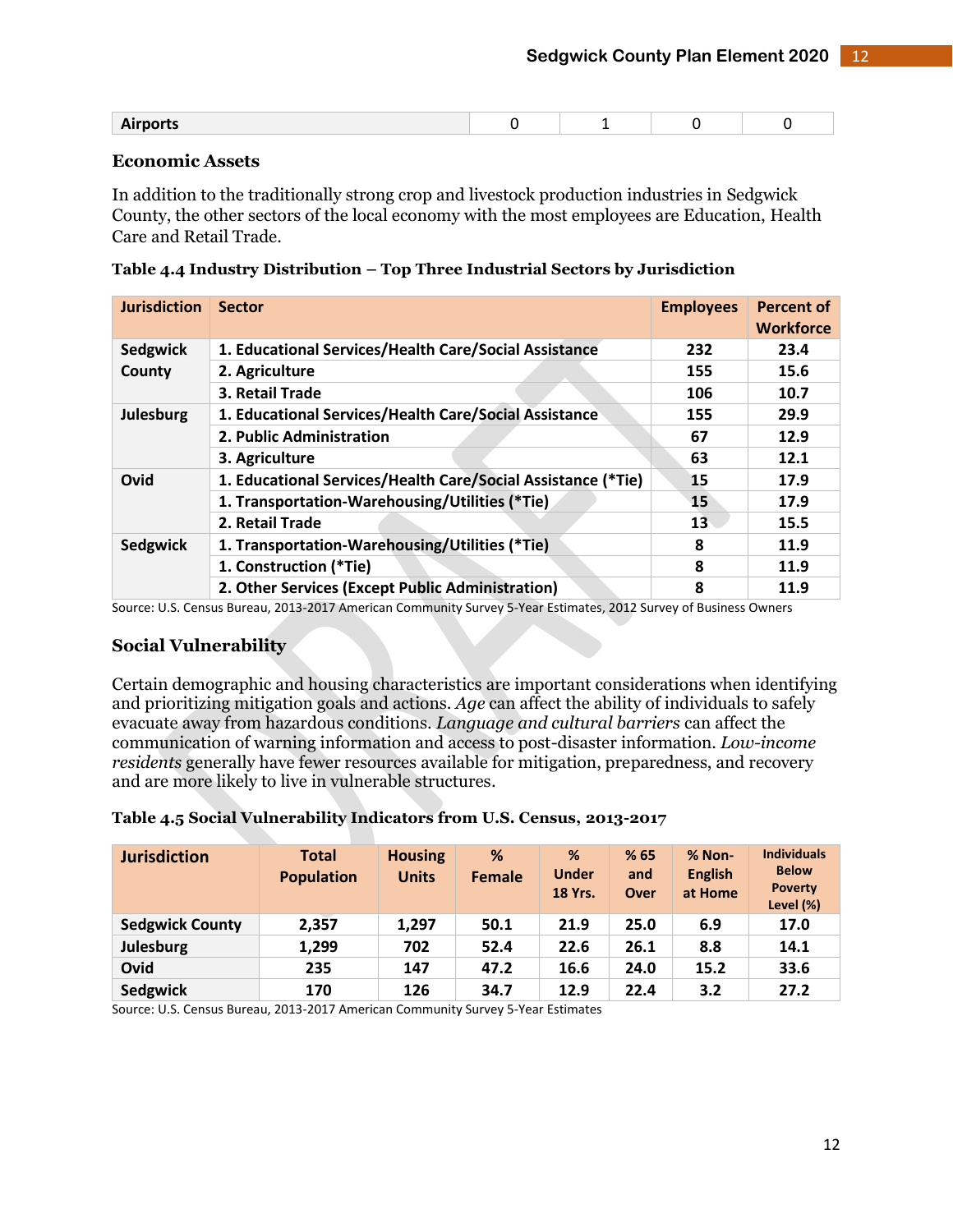# **Historic, Cultural and Natural Resources**

The National Register of Historic Places is the nation's official list of cultural resources worthy of preservation. The table below lists the properties in Sedgwick County that are on the National Register of Historic Places.

#### **Table 4.6 Historic Properties in Sedgwick County on the National Register**

| <b>Property</b>                                         | Location                       | <b>Year Listed</b> |
|---------------------------------------------------------|--------------------------------|--------------------|
| <b>Sedgwick County Courthouse</b>                       | 315 Cedar St., Julesburg       | 2007               |
| Union Pacific Railroad Julesburg Depot (Depot Museum)   | 201 W. $1^{st}$ St., Julesburg | 2004               |
| Source: Directory of Colorado State Register Properties |                                |                    |

The Colorado State Register of Historic Properties is a listing of the state's significant cultural resources worthy of preservation for the future education and enjoyment of Colorado's residents and visitors. The table below lists the properties in Sedgwick County that are on the Colorado State Register of Historic Properties.

#### **Table 4.7 Historic Properties in Sedgwick County on the State Register**

| <b>Property</b>                 | Location                 | <b>Year Listed</b> |
|---------------------------------|--------------------------|--------------------|
| <b>Hippodrome Theater</b>       | 215 Cedar St., Julesburg | 1999               |
| <b>Julesburg Public Library</b> | 300 Cedar St., Julesburg | 2001               |
| <b>Ovid High School</b>         | 300 Morgan St., Ovid     | 2000               |

Source: Directory of Colorado State Register Properties

## **Growth and Development Trends**

According to the State Demography Office, the population of Sedgwick County is forecast to be 2,245 in 2020, 2,284 in 203o, 2,194 in 2040 and 2,166 in 2050. Overall, the population growth rate for Sedgwick County is expected to be flat between 2020 and 2050 with a projected growth rate of -3.52 percent.

#### **Table 4.8 Population Growth, 2010-2017**

| <b>Jurisdiction</b>      | <b>2010 Population</b> | <b>2017 Population</b> | Percent<br>Change |
|--------------------------|------------------------|------------------------|-------------------|
| <b>Sedgwick County</b>   | 2,379                  | 2,357                  | $-0.92$           |
| <b>Town of Julesburg</b> | 1,225                  | 1,299                  | 6.04              |
| <b>Town of Ovid</b>      | 318                    | 235                    | $-26.10$          |
| <b>Town of Sedgwick</b>  | 146                    | 170                    | 16.44             |

Source: U.S. Census Bureau, 2013-2017 American Community Survey 5-Year Estimates

# **Vulnerability to High Priority Hazards in Sedgwick County**

The entire population of Sedgwick County is more or less equally vulnerable to the high priority natural hazards identified in this plan, with the exception of the flood hazard, which affects only certain flood hazard areas in communities near the S. Platte River. The vulnerability of community assets in Sedgwick County to high priority hazards is summarized in the following discussion.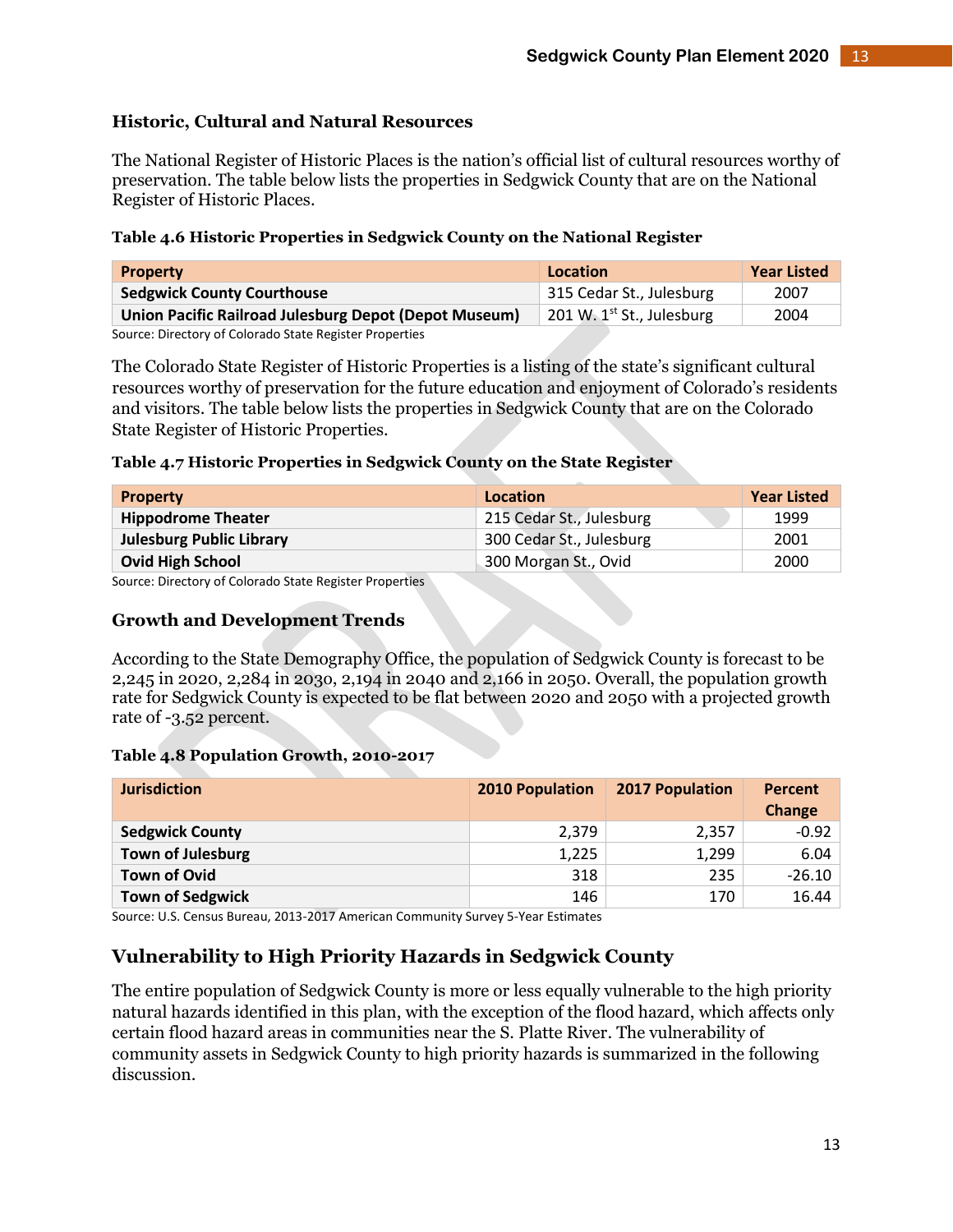#### **Blizzards and Severe Winter Storms**

Winter storms will continue to occur with high frequency throughout Sedgwick County and occasionally cause widespread impacts. The greatest risk is to the safety of the public, including travelers on the county's highways and roads and citizens with medical conditions or other special needs that may become isolated. Highway closures and power outages can present a need to open and manage public shelters and provide mass care services. Winter storms can occasionally lead to school and business closures, road closures, and extraordinary requirements to remove snow and maintain critical emergency services.

#### **Drought**

The most significant impacts from drought are related to water-intensive activities, such as agriculture (both crops and livestock), wildfire protection, municipal usage, commerce, recreation, and wildlife preservation, as well as a reduction of electric power generation and water quality deterioration. Secondary impacts of drought are wildfires, wind erosion, and soil compaction that can make an area more susceptible to flooding. Drought impacts increase with the length of a drought.

Drought does not usually present life safety issues or directly impact critical infrastructures such as roads, bridges, utilities, communications systems, or public safety resources. However, drought presents ongoing challenges for all communities in Northeast Colorado and the Eastern Plains, requiring sustained planning and conservation efforts to ensure a reliable water supply to meet current and future needs.

## **Flooding**

Three jurisdictions in Sedgwick County participate in the National Flood Insurance Program (NFIP): Julesburg, Sedgwick and Sedgwick County. As of February 29, 2020, there are two (2) policies in force in the Town of Sedgwick for a total coverage of \$350,000. In 2019, FEMA began the process of updating flood hazard maps in Sedgwick County. The proposed flood hazard determinations will be the basis for new Flood Insurance Rate Maps (FIRMs) following local adoption. The new FIRMs will be used to guide local floodplain management measures and calculate flood insurance premium rates. A public comment period on the proposed flood hazard determinations ended in March 2020 with an appeal process to follow.

There are three High Hazard (Class I) dams in Sedgwick County and seven dry dams in the Sedgwick-Sand Draws Watershed that provide limited flood protection from floodwaters originating in Nebraska, where the majority of the watershed exists. The three High Hazard Dams – Julesburg #2, Julesburg #3 and Julesburg #4 (Big Jumbo) – are under storage restrictions due to Unsatisfactory inspection ratings by the State Engineer's Office/Division of Water Resources.

| <b>Dam Name</b>                        | <b>Hazard</b> | Year         | <b>Stream</b>   | <b>Downstream</b> | Miles* |
|----------------------------------------|---------------|--------------|-----------------|-------------------|--------|
|                                        | <b>Class</b>  | <b>Built</b> |                 | <b>Community</b>  |        |
| <b>Floodwater Retention Dam SS-1</b>   | Low           | 1980         | S. Platte River | Sedgwick          | 4      |
| <b>Floodwater Retention Dam SS-2</b>   | Low           | 1980         | S. Platte River | Sedgwick          | 5      |
| <b>Floodwater Retention Dam SS-3</b>   | Low           | 1982         | S. Platte River | Sedgwick          | 5      |
| <b>Floodwater Retention Dam SS-4.5</b> | LOW           | 1983         | S. Platte River | Sedgwick          | 3      |
| <b>Floodwater Retention Dam SS-5</b>   | Low           | 1985         | S. Platte River | Sedgwick          | 5      |
| <b>Floodwater Retention Dam SS-6</b>   | Low           | 1984         | S. Platte River | Ovid              | 9      |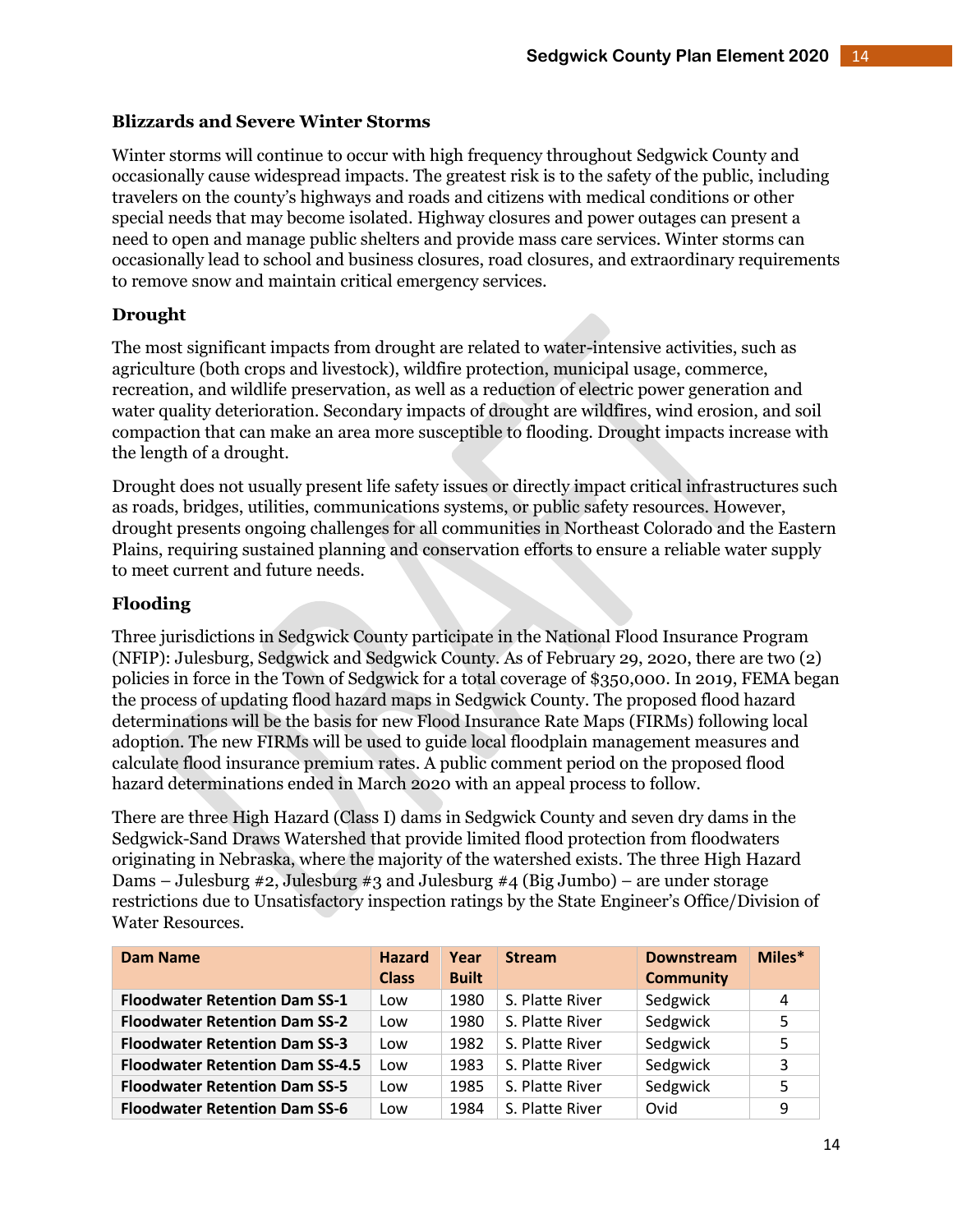| <b>Floodwater Retention Dam SS-7</b>   | Low        | 1982 | S. Platte River | Ovid        | 4  |
|----------------------------------------|------------|------|-----------------|-------------|----|
| <b>Floodwater Retention Dam SS-8</b>   | Low        | 1988 | S. Platte River | Ovid        | 5  |
| <b>Floodwater Retention Dam SS-8.5</b> | ∟0W        | 1990 | S. Platte River | Ovid        | 5  |
| Julesburg #2                           | High       | 1910 | Cottonwood Cr.  | Dorsey      | 3  |
| Julesburg #3                           | High       | 1910 | Cottonwood Cr.  | Dorsey      | 3  |
| Julesburg #4 (Big Jumbo)               | High       | 1910 | S. Platte River | Sedgwick    |    |
| <b>Sand Creek</b>                      | Low        | 1930 | Sand Draw       | Venango, NE | 6  |
| <b>Stretesky</b>                       | <b>NPH</b> |      | Sand Draw       | Venango, NE | 11 |

Source: Colorado Division of Water Resources

Distance to nearest downstream community

NPH = No Public Hazard

| <b>Dam Name</b>                        | <b>EAP</b> | <b>Storage</b> | Owner                                 |
|----------------------------------------|------------|----------------|---------------------------------------|
|                                        |            | (Acre Feet)    |                                       |
| <b>Floodwater Retention Dam SS-1</b>   | NR.        | 158            | Sedgwick-Sand Draws WTSD. CONS. DIST. |
| <b>Floodwater Retention Dam SS-2</b>   | NR.        | 743            | Sedgwick-Sand Draws WTSD. CONS. DIST. |
| <b>Floodwater Retention Dam SS-3</b>   | NR.        | 2,136          | Sedgwick-Sand Draws WTSD. CONS. DIST. |
| <b>Floodwater Retention Dam SS-4.5</b> | NR.        | 133            | Sedgwick-Sand Draws WTSD. CONS. DIST. |
| <b>Floodwater Retention Dam SS-5</b>   | NR.        | 561            | Sedgwick-Sand Draws WTSD. CONS. DIST. |
| <b>Floodwater Retention Dam SS-6</b>   | NR.        | 1,632          | Sedgwick-Sand Draws WTSD. CONS. DIST. |
| <b>Floodwater Retention Dam SS-7</b>   | NR.        | 805            | Sedgwick-Sand Draws WTSD. CONS. DIST. |
| <b>Floodwater Retention Dam SS-8</b>   | NR.        | 532            | Sedgwick-Sand Draws WTSD. CONS. DIST. |
| <b>Floodwater Retention Dam SS-8.5</b> | NR.        | 61             | Sedgwick-Sand Draws WTSD. CONS. DIST. |
| Julesburg #2                           | 2019       | 28,178         | Julesburg Irrigation District         |
| Julesburg #3                           | 2019       | 27.919         | <b>Julesburg Irrigation District</b>  |
| Julesburg #4                           | 2019       | 27,186         | Julesburg Irrigation District         |
| <b>Sand Creek</b>                      | <b>NR</b>  | 63             | <b>Colorado Parks and Wildlife</b>    |
| <b>Stretesky</b>                       | <b>NR</b>  | 46             | Albert Stretetsky                     |

Source: Colorado Division of Water Resources

EAP = Emergency Action Plan

NR = Not Required

#### **Hailstorms**

Hail is primarily a risk to property and agriculture activities -- vehicles, roofs, crops and landscaping are the property most commonly damaged by hail. However, large hail can also cause death or injury to people caught outside and exposed to the elements. Although large hail events frequently result in high aggregate insured losses, property damages are generally limited, serious injuries are rare, and there is typically little or no impact to critical facilities, which are generally able to operate without disruption to services.

#### **Noxious/Tumbleweeds**

Common mullein (Verbascum thaspus), a List C species under the Colorado Noxious Weed Act, is an invasive weed that is becoming more prevalent in Sedgwick County. The plant is hard to control due to the large amount of seed produced and seed bank left in the soil. Common mullein has no forage value for livestock and can reduce grass and crop production. Mechanical, cultural, biological and chemical treatments can be successful if utilized together in an integrated weed management plan.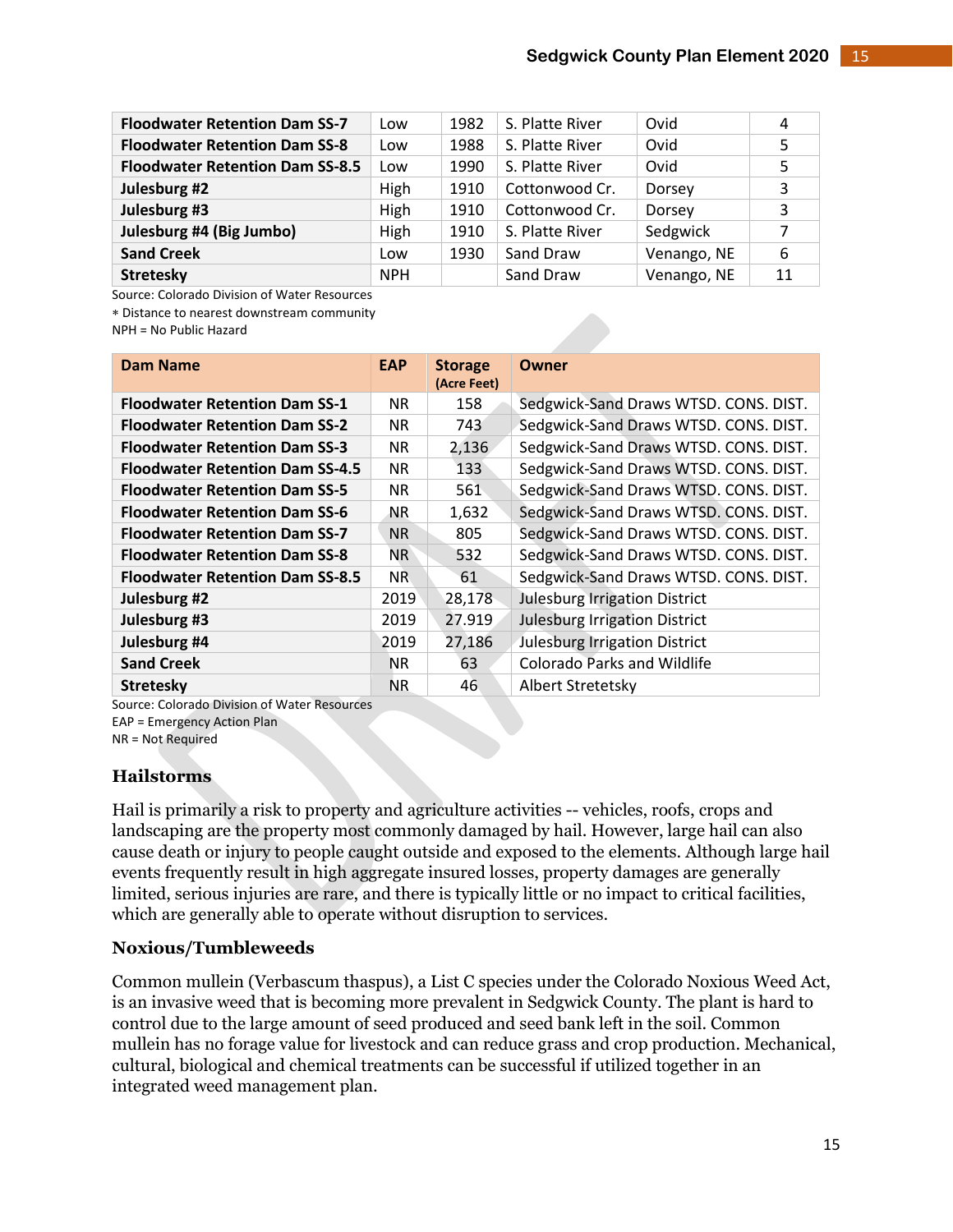Blowing dust events are increasing in frequency in Eastern Colorado and can have wide-ranging impacts, including fatal, chain-reaction car accidents in zero-visibility conditions, serious public health problems, loss of valuable topsoil and injury to livestock. Wind-driven tumbleweeds can pile up to the roofs of houses, blocking doors and windows and causing fire hazards.

#### **Pandemic: COVID-19 and other Novel Virus Infections**

Older adults and individuals with serious chronic health conditions are most at risk for becoming very ill or dying from a serious respiratory virus like COVID-19 and other novel virus infections. In eastern and northeastern Colorado, the population skews to the older side of the state average (approximately 2-8 years older per capita, depending on the county) and residents with underlying health problems have less access to the health care services they need.

With fewer people and wide-open spaces, rural Colorado provides a natural social-distancing environment. However, rural residents still tend to congregate in common places where diseases can be passed from person-to-person, including schools, churches, grocery stores and post offices. Communities located along interstate highways may be more susceptible to exposure from the traveling public, including truck drivers from all parts of the country. Large rural employers, including packing plants, feedlots, grain elevators, and confined livestock operations as well as prisons, can also be prime locations for rapid virus transmission, as was experienced during the COVID-19 crisis at the Cargill meatpacking plant in Morgan County and the Sterling Correctional Facility in Logan County. Sadly, nursing home and assisted living facility residents have been the most vulnerable citizens to the highly contagious COVID-19 virus, due to their age, underlying health issues and congregate living setting.

Although most individuals who contract COVID-19 do not become seriously ill, persons with mild symptoms and asymptomatic COVID-19 illness can still place other vulnerable members of the public at significant risk. A large surge in the number of persons with serious infections can overwhelm local hospitals and clinics and compromise the ability of the health care system to deliver necessary health care to the public.<sup>1</sup> Most rural hospitals are not as equipped as larger hospital systems and many face significant health care workforce shortages on a normal basis, meaning patients in a pandemic may need to be transferred to larger hospitals or cared for in an unconventional, alternate setting. Other challenges to small town hospitals posed by a pandemic include limited inpatient and intensive care beds, disadvantages in competing for critical equipment and supplies, and loss of revenue from cancellation of elective procedures.

The drawn-out nature of a pandemic also places additional strain on EMS, fire and other response resources that rely heavily on volunteers, who together with their families already face greater exposure to the virus and a higher risk of infection. Every community in eastern and northeastern Colorado depends on volunteers to provide fire, EMS and ambulance services.

In addition to the loss of life and human suffering caused by COVID-19, the pandemic is expected to have an extensive negative effect on the global economy for years to come, with substantial drops in Gross Domestic Product (GDP) accompanied by extraordinary increases in unemployment in the U.S. and around the world.

COVID-19 presents a number of challenges for farmers and ranchers in Colorado, including (1) uncertain impacts on markets and farm prices, (2) supply chain shortages and slowdowns, (3)

<sup>1</sup> Colorado Department of Public Health and Environment, covid19.colorado.gov.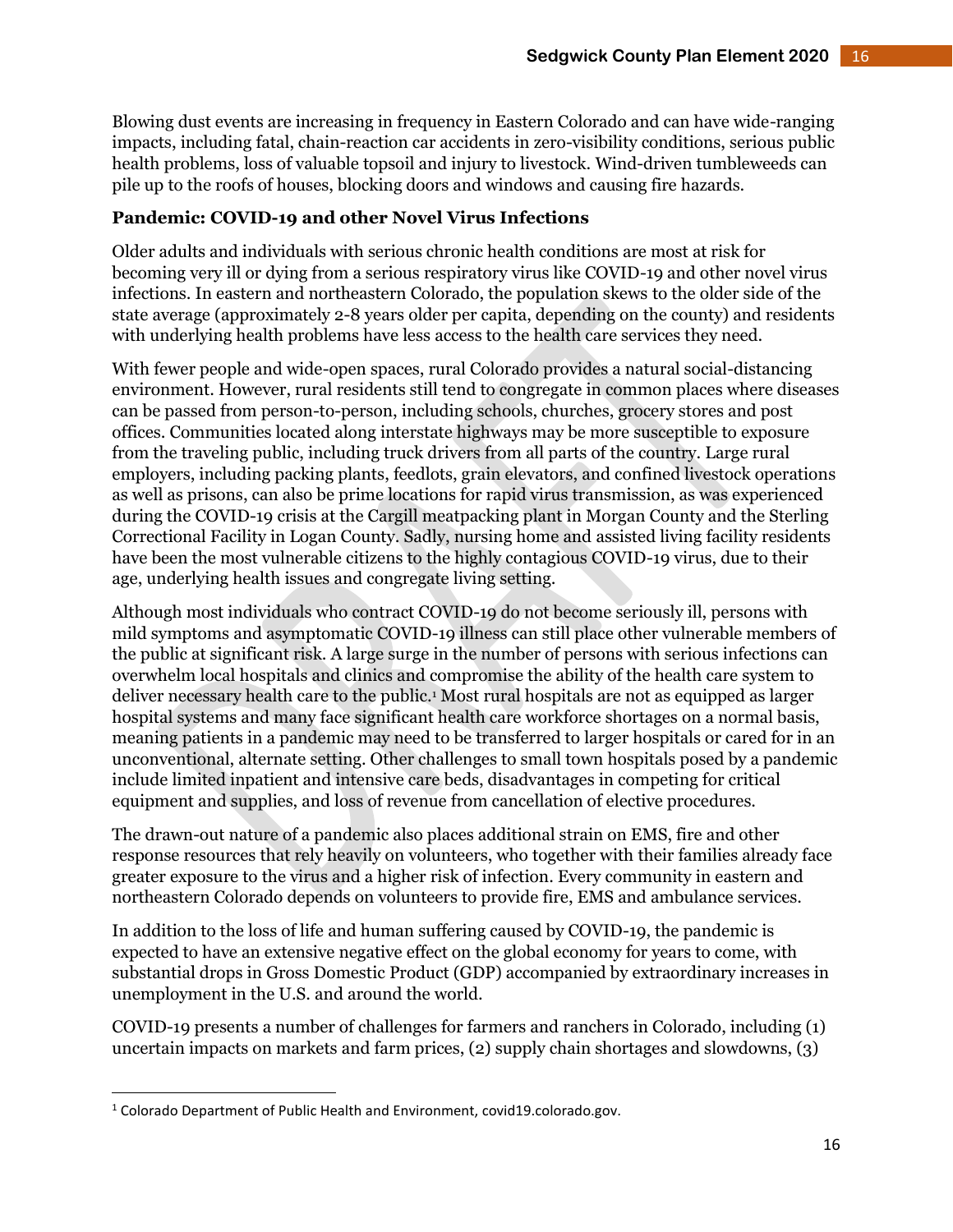health impacts to the farm-ranch workforce, and (4) potential shortages of safety gear such as protective gloves and N-95 masks due to their critical need by health care workers.<sup>2</sup> If large hogpacking plants in Oklahoma, Kansas or Texas had to shut down due to the spread of a virus through their workforce, agricultural COOPs and commercial hog farms in northeastern Colorado could be affected by the supply chain disruptions that would be created. In a worstcase scenario, local hog farms would have to depopulate animals because there would be no place to ship them for processing.

The Centers for Disease Control and Prevention (CDC) recommends community mitigation strategies such as social distancing measures to limit spread of the virus. A community mitigation strategy is a set of actions that individuals and communities can take to help slow the spread of respiratory virus infections. Community mitigation is especially important before a vaccine or drug becomes widely available. Community mitigation aims to slow the spread of a novel influenza virus and protect health care and critical infrastructure workers through the use of nonpharmaceutical interventions (NPIs). NPIs are readily available actions and response measures that people can take including staying at home, covering coughs and sneezes, frequent handwashing and routine cleaning of frequently touched surfaces.

Community-level NPIs help reduce social contacts between people in schools, workplaces, and other community settings by dismissing schools temporarily, providing telework options, postponing large gatherings and issuing public health orders. A community mitigation strategy outlines recommended actions that can be taken by individuals/families at home, schools and childcare facilities, assisted living facilities, workplaces, health care facilities, and communityand faith-based organizations.<sup>3</sup>

# **Tornadoes and Straight-Line Winds**

According to the National Storm Events Database, there have been 36 confirmed tornado events in Sedgwick County since 1950. Most of these tornadoes were small (F0/EF0) and occurred over open country; however, F1- and F2-scale tornadoes do occur from time to time and can cause considerable damage. In June 1960, two tornado events one week apart resulted in damaged buildings, cars, trees and crops between Ovid and Julesburg (June 22, 1960) and two fatalities when two people were thrown from their car by a tornado northwest of Sedgwick on June 29, 1960.

Straight-line wind events occur more frequently than tornadoes in Sedgwick County and cause at least as much damage. It is often difficult to tell whether storm damage was a result of a tornado or severe winds. During blizzards, straight-line winds magnify the dangerous effects of cold temperatures and impede safe travel by reducing visibility. Prolonged power outages can result when power lines are brought down by a combination ice buildup on the lines and strong winds. During dry periods, high winds can contribute to rapid fire growth in open spaces and other areas where natural grasses can grow tall and ultimately cure. High winds can also damage roofs and structures and cause secondary damages as a result of flying debris.

<sup>2</sup> Colorado Farm Bureau, coloradofarmbureau.com.

<sup>3</sup> *Implementation of Mitigation Strategies for Communities with Local COVID-19 Transmission*. March 12, 2020. Centers for Disease Control and Prevention, U.S. Department of Health and Human Services, www.cdc.gov/COVID19.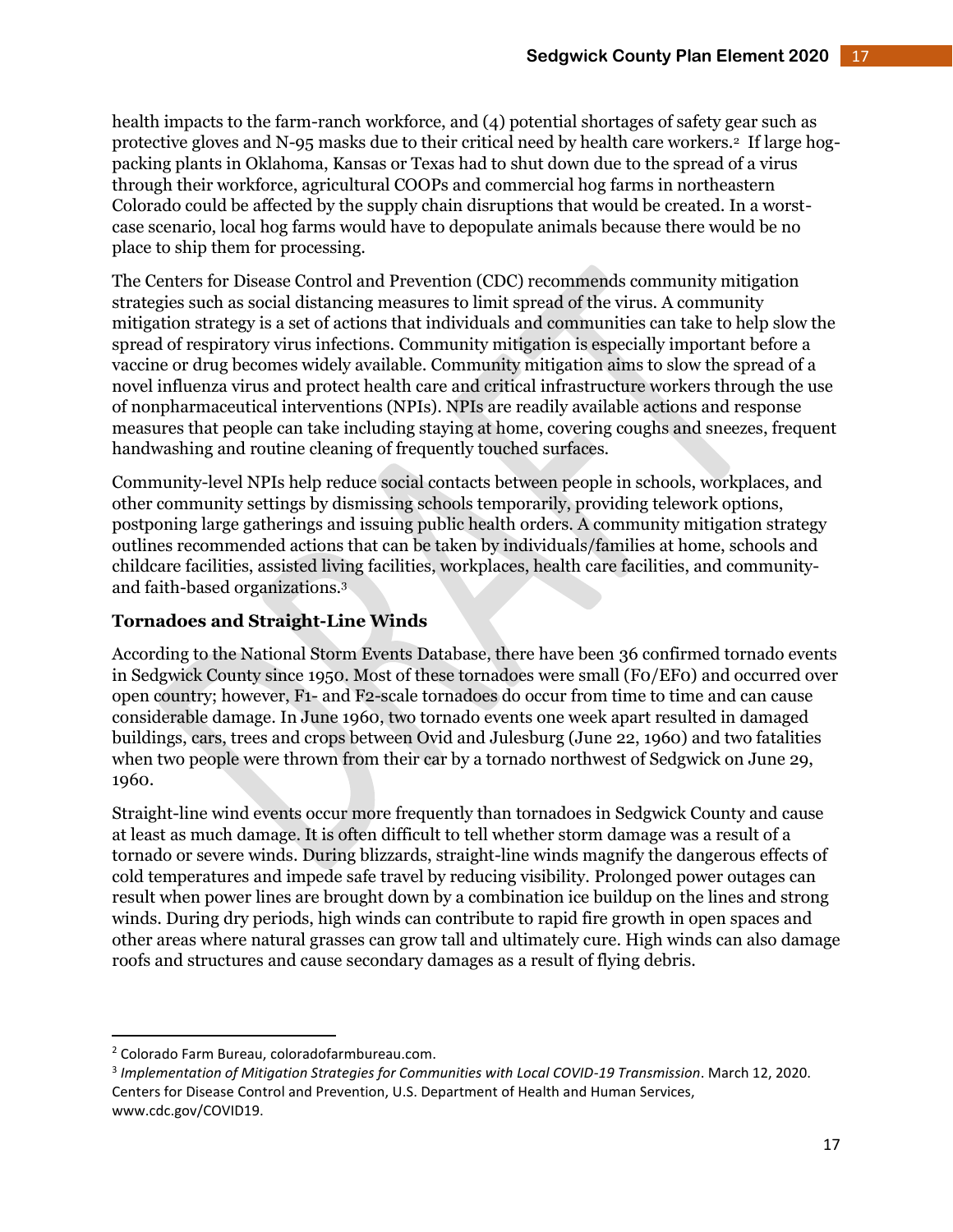# **Wildland/Grassland Fires**

All areas of Sedgwick County are subject to the risk of wildfire, including non-irrigated pastureland, harvested dry land crop areas (corn stalks and wheat stubble) and natural grassland areas (e.g., land enrolled in the Conservation Reserve Program, or CRP). Wildfires in these areas are typically caused by severe weather events (lightning) and tend to spread rapidly. The greatest risk exists during severe weather season (spring/summer months), when cloud-toground lightning is common. Fall is also considered a high-risk time as crops have matured and are drying out in the fields and harvesting is in progress. Most controlled burns by property owners are conducted in the Spring.

According to the 2016 Sedgwick County Community Wildfire Protection Plan (CWPP), the conditions that lead to extreme wildfire behavior are high winds, high temperatures, low relative humidity and dry ignitable fuels. Wind-driven fire events present serious challenges for rural fire protection districts, including (a) distance and access to many rural locations; (b) difficulty establishing buffers and zone boundaries; (c) short time available to conduct timely evacuations; and (d) potential manpower/resource limits with volunteer fire organizations.

# **Section Five – Mitigation Strategy**

This section describes the *Mitigation Strategy* developed by Sedgwick County, based on the assessment of risks and vulnerable community assets that was updated at the planning workshop and through survey feedback and interviews with local officials. The Mitigation Strategy includes Mitigation Actions for reducing local risks and accomplishing the goals listed below.

- 1. Reduce loss of life, property damages, and economic impacts caused by natural hazard vents.
- 2. Improve county-level capabilities to reduce disaster losses.
- 3. Increase public awareness of potential hazard impacts.
- 4. Improve preparedness for future pandemic events by collaborating with government, business, education, medical and public health partners on plans that address identified lessons learned from the COVID-19 public health disaster on a local, region and state level.
- 5. Maintain FEMA eligibility and qualify participating communities for federal mitigation funding.

Since 2015, significant progress has been made with implementation of the Mitigation Actions recommended in the previous plan, including recognition by the National Weather Service of Sedgwick County as a *StormReady* community, upgrades to siren warning systems in Ovid and Sedgwick, and participation by the Town of Ovid in the National Flood Insurance Program (NFIP). Most of the 2015 Mitigation Actions are ongoing projects that are making progress and are worthy of retaining in the updated plan. At the planning workshop, participants reviewed the status of 2015 projects and determined which incomplete actions to retain in the updated plan. Table 5.1 below provides a report on the status of Mitigation Actions identified in the previous 2015 version of this plan.

#### **Table 5.1 Status of 2015 Mitigation Actions**

| <b>Sedgwick County</b> |                                   |                           |  |  |  |
|------------------------|-----------------------------------|---------------------------|--|--|--|
|                        | $\vert$ # 2015 Mitigation Actions | Responsible Agency Status |  |  |  |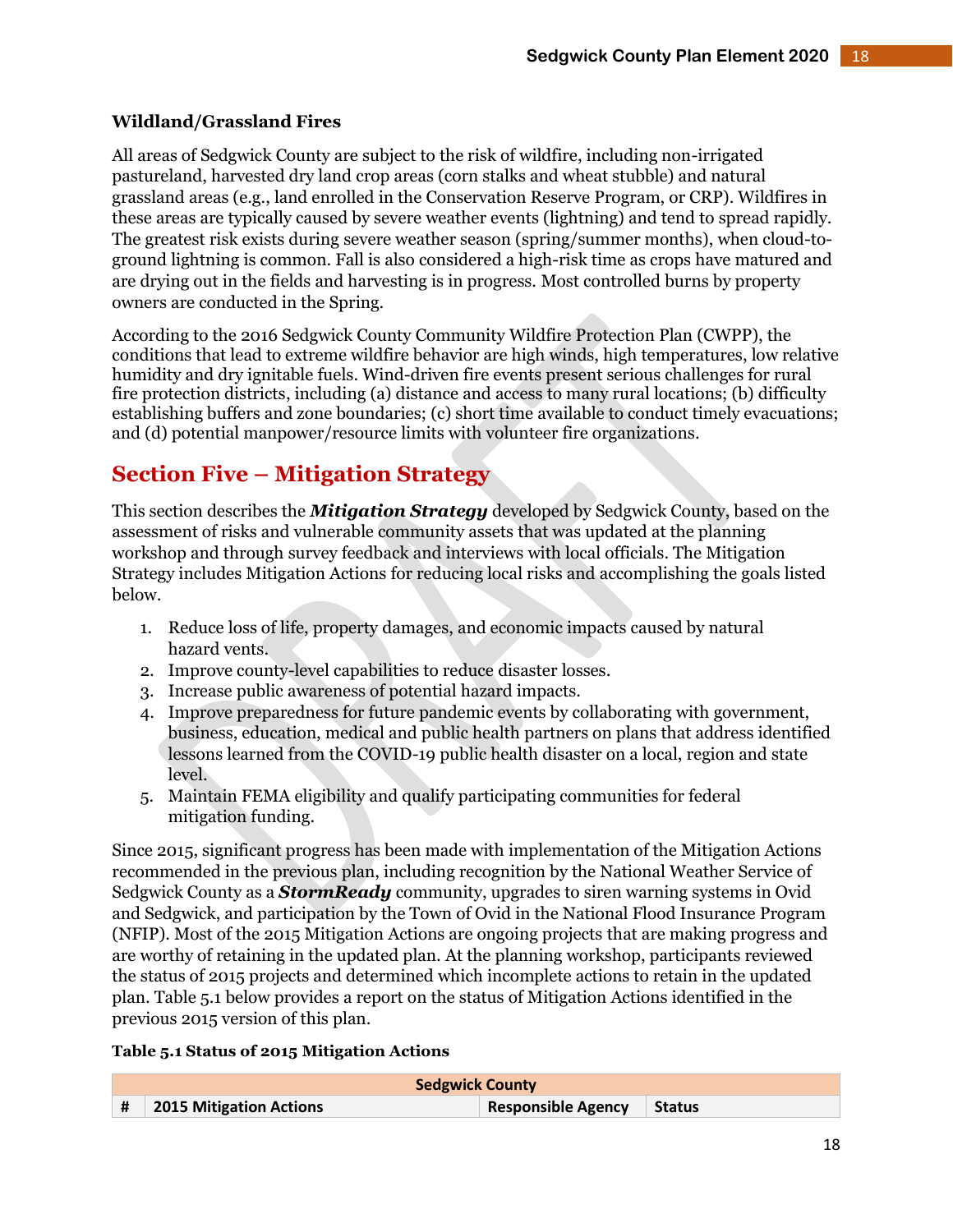| $\mathbf{1}$   | Encourage the Town of Ovid to participate in the<br>National Flood Insurance Program (NFIP).                                                                        | Town of Ovid                      | Complete (2009)                                                 |
|----------------|---------------------------------------------------------------------------------------------------------------------------------------------------------------------|-----------------------------------|-----------------------------------------------------------------|
| $\overline{2}$ | Obtain StormReady certification from National<br>Weather Service.                                                                                                   | <b>OEM</b>                        | Complete (2018)                                                 |
| 3              | Improve drainage west of Julesburg by installing<br>larger culverts beneath UP railroad tracks.                                                                     | Sedgwick County Public<br>Works   | No progress/retain for 2020                                     |
| 4              | Obtain the Emergency Action Plans for Julesburg<br>and Sterling Reservoirs.                                                                                         | <b>OEM</b>                        | Complete                                                        |
| 5              | Plant future Living Snow Fences farther from farm<br>buildings than is the current practice to reduce<br>the fire danger.                                           | OEM, USDA, NRCS                   | Ongoing/retain for 2020<br>(reword to reflect CSFS<br>guidance) |
| 6              | Promote the benefits of crop insurance to the<br>County agricultural community.                                                                                     | OEM, USDA, NRCS                   | Ongoing/retain for 2020                                         |
| $\overline{7}$ | Implement an overall communications system<br>update.                                                                                                               | Commissioners, OEM                | Ongoing/retain for 2020                                         |
| 8              | Upgrade Siren Warning Systems for the Towns of<br>Ovid and Sedgwick.                                                                                                | <b>OEM</b>                        | Complete (2014)                                                 |
| 9              | Continue to comply with the NFIP in Julesburg,<br>Ovid and Sedgwick and promote wise use of<br>floodplains through ordinance administration and<br>flood insurance. | Town Floodplain<br>Administrators | Ongoing/retain for 2020                                         |

## **2020-2025 Mitigation Actions**

The evaluation and prioritization of proposed 2020 Mitigation Actions were based on the updated risk assessment (i.e., probability and magnitude of impacts for each hazard), significant events from the last five years, and the informed judgement of local officials who weighed the pros and cons of proposed actions based on their subject matter expertise and experience with local hazards. The STAPLEE evaluation tool was considered as an additional method for evaluating the effectiveness of each action item. STAPLEE considers social, technical, administrative, political, legal, economic, and environmental constraints and benefits of each proposed activity.

Ongoing actions from the 2015 plan and proposed new mitigation actions were rated as High or Medium priority (actions considered low priority are not included in the update of this plan). The results of this effort are summarized in the table below, including a description of each mitigation action, the action's priority, and the offices, departments or agencies responsible for implementing the action.

#### **Table 5.2 Mitigation Actions 2020-2025**

|   | <b>Sedgwick County</b>                                                                                                                                                                                                                                                                                      |                                                             |          |  |  |  |  |
|---|-------------------------------------------------------------------------------------------------------------------------------------------------------------------------------------------------------------------------------------------------------------------------------------------------------------|-------------------------------------------------------------|----------|--|--|--|--|
| # | <b>Proposed Mitigation Actions</b>                                                                                                                                                                                                                                                                          | <b>Responsible Agency</b>                                   | Priority |  |  |  |  |
| 1 | Improve drainage west of Julesburg by installing larger culverts<br>beneath UP railroad tracks.                                                                                                                                                                                                             | Sedgwick County<br><b>Public Works</b>                      | Medium   |  |  |  |  |
| 2 | Utilize multiple media to deliver educational information and<br>guidance to residents and agriculturalists regarding creating effective<br>defensible spacing around buildings in accordance with the defensible<br>space management zones concept endorsed by the Colorado State<br><b>Forest Service</b> | OEM, Colorado State<br>Forest Service, USDA,<br><b>NRCS</b> | Medium   |  |  |  |  |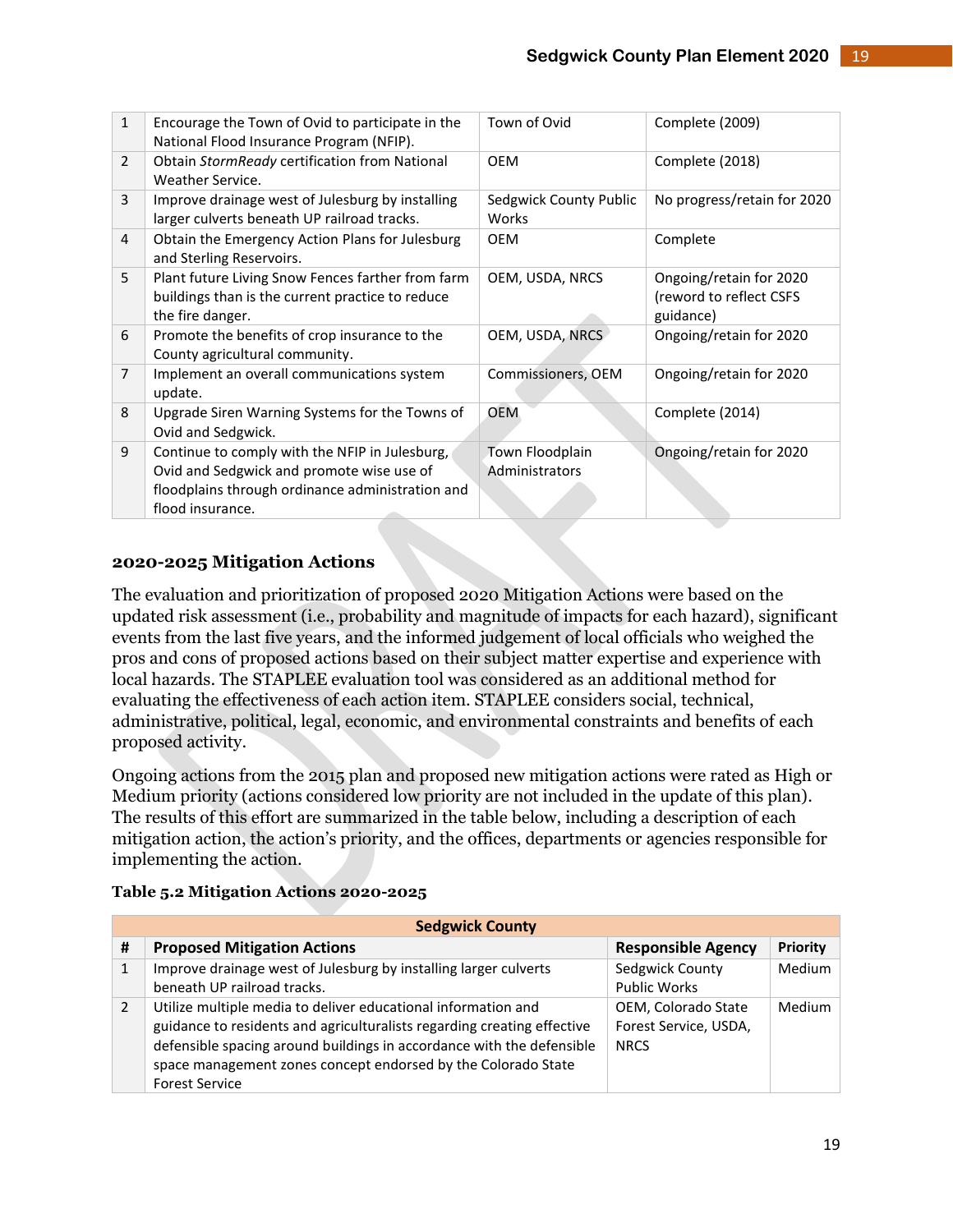| 3              | Promote the benefits of crop insurance to the County agricultural<br>community.                                                                                                                                                                                                                                                                           | OEM, USDA, NRCS                                                               | Medium |
|----------------|-----------------------------------------------------------------------------------------------------------------------------------------------------------------------------------------------------------------------------------------------------------------------------------------------------------------------------------------------------------|-------------------------------------------------------------------------------|--------|
| $\overline{4}$ | Upgrade public safety answering points (PSAPs) to digital, IP-based<br>Next Generation 911 (NG911) technology to improve 911 system<br>reliability and capacity for managing overload during large-scale<br>emergencies and disasters.                                                                                                                    | Commissioners,<br>Sedgwick County<br>Communications<br>Center, OEM            | High   |
| 5              | Continue to comply with the NFIP in Julesburg, Ovid and Sedgwick and<br>promote wise use of floodplains through ordinance administration<br>and flood insurance.                                                                                                                                                                                          | Town Floodplain<br>Administrators                                             | Medium |
| 6              | Develop a comprehensive After-Action Report that documents COVID-<br>19 impacts and captures lessons learned related to government<br>services, public safety, education, agriculture, health care and the<br>economy.                                                                                                                                    | OEM with EMS, Public<br><b>Health and Medical</b><br><b>Services Partners</b> | High   |
| $\overline{7}$ | Develop a countywide mitigation strategy that outlines recommended<br>actions that can be taken at different stages of a pandemic by<br>individuals/families at home, schools and childcare facilities, assisted<br>living facilities, workplaces, health care facilities, and community- and<br>faith-based organizations.                               | OEM with EMS, Public<br><b>Health and Medical</b><br><b>Services Partners</b> | High   |
| 8              | Develop a medical surge capacity plan, in cooperation with local,<br>regional and state partners, to improve capabilities for scaling up the<br>coordinated delivery of health interventions during a pandemic event,<br>including vaccinations, patient transport and care, medical staffing,<br>and critical medical and personal protective equipment. | OEM with EMS, Public<br><b>Health and Medical</b><br><b>Services Partners</b> | High   |
| 9              | Develop a plan for acquiring, maintaining and refreshing a local<br>stockpile of vaccines, medicines (including antibiotics and antivirals),<br>and equipment (such as masks, gowns, and ventilators) and identify<br>reliable vendors and other external sources to supplement local<br>stockpiles.                                                      | OEM with EMS, Public<br><b>Health and Medical</b><br><b>Services Partners</b> | High   |
| 10             | Develop public education guidelines for communicating with the<br>public during a pandemic that ensures information is timely, accurate,<br>coordinated, and includes provisions for addressing rumors,<br>misinformation and public perceptions of risk.                                                                                                 | OEM with EMS, Public<br><b>Health and Medical</b><br><b>Services Partners</b> | High   |

# **Section Six – Maintaining and Updating the County Plan Element**

# **Formal Plan Adoption**

In accordance with protocols established by the Colorado Division of Homeland Security & Emergency Management (CDHSEM), the final draft of this updated plan is submitted to CDHSEM for state-level review and recommended changes prior to FEMA review. FEMA then reviews the plan and, pending any required changes, issues a notice that the plan is Approvable Pending Adoption (APA) by the governing body of each participating jurisdiction. According to CDSHEM requirements, the plan must be formally adopted by participating jurisdictions within eight months of receiving notice of FEMA APA status.

# **Plan Maintenance**

Regular maintenance of this plan will help maintain a focus on hazards that pose the greatest risks and on the recommended measures for reducing future potential hazard losses. The Sedgwick County Emergency Manager will serve as the primary point of contact and will coordinate all local efforts to monitor, evaluate, and update this plan. Participating jurisdictions